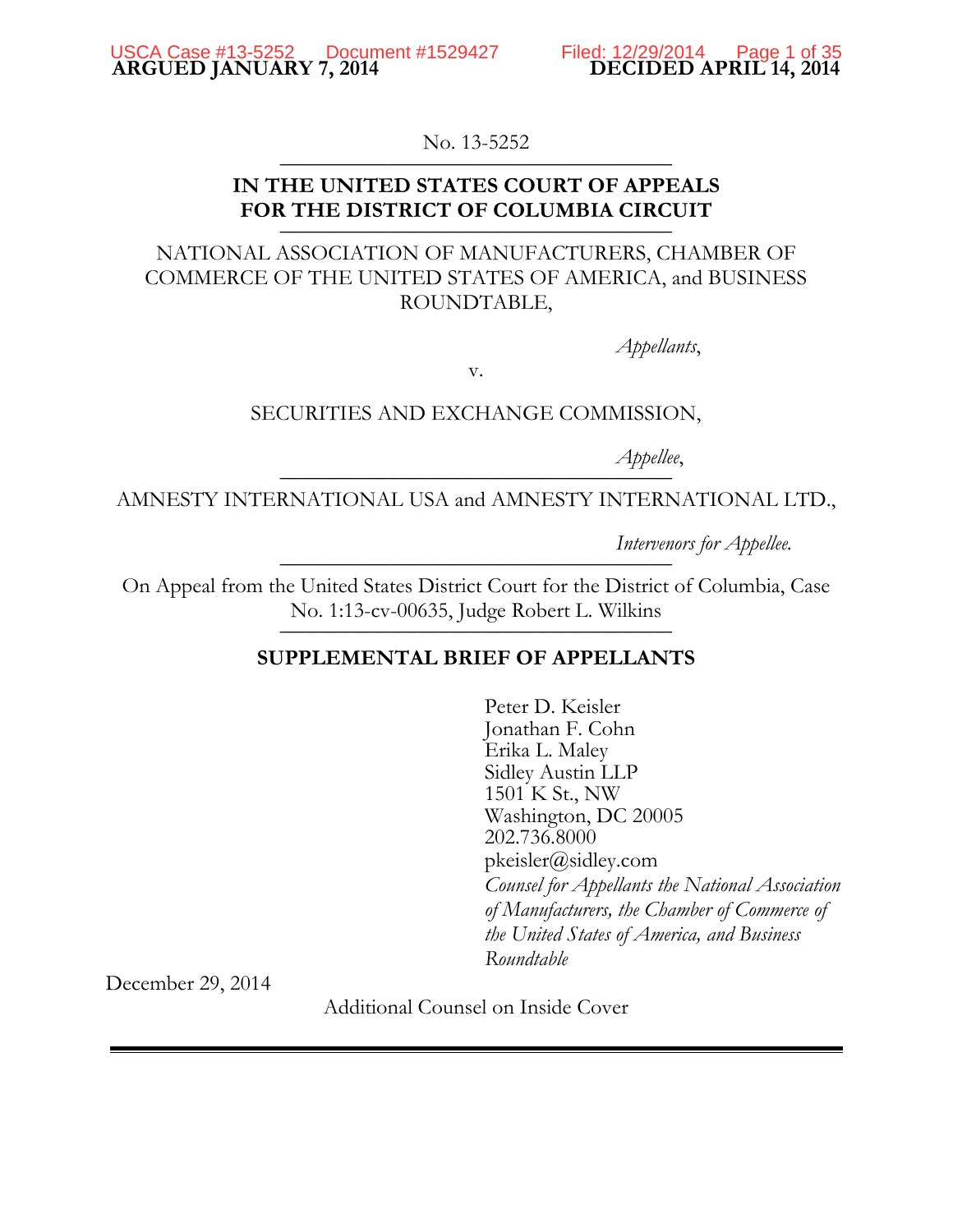*Of Counsel*: Steven P. Lehotsky U.S. Chamber Litigation Center, Inc. 1615 H St., NW Washington, DC 20062 202.463.5337 *Counsel for Appellant the Chamber of Commerce of the United States of America* 

*Of Counsel*: Linda Kelly Quentin Riegel National Association of Manufacturers 733 10th St., NW Suite 700 Washington, DC 20001 202.637.3000 *Counsel for Appellant the National Association of Manufacturers* 

*Of Counsel*: Maria Ghazal Business Roundtable 300 New Jersey Ave., NW Suite 800 Washington, DC 20001 202.496.3268 *Counsel for Appellant Business Roundtable*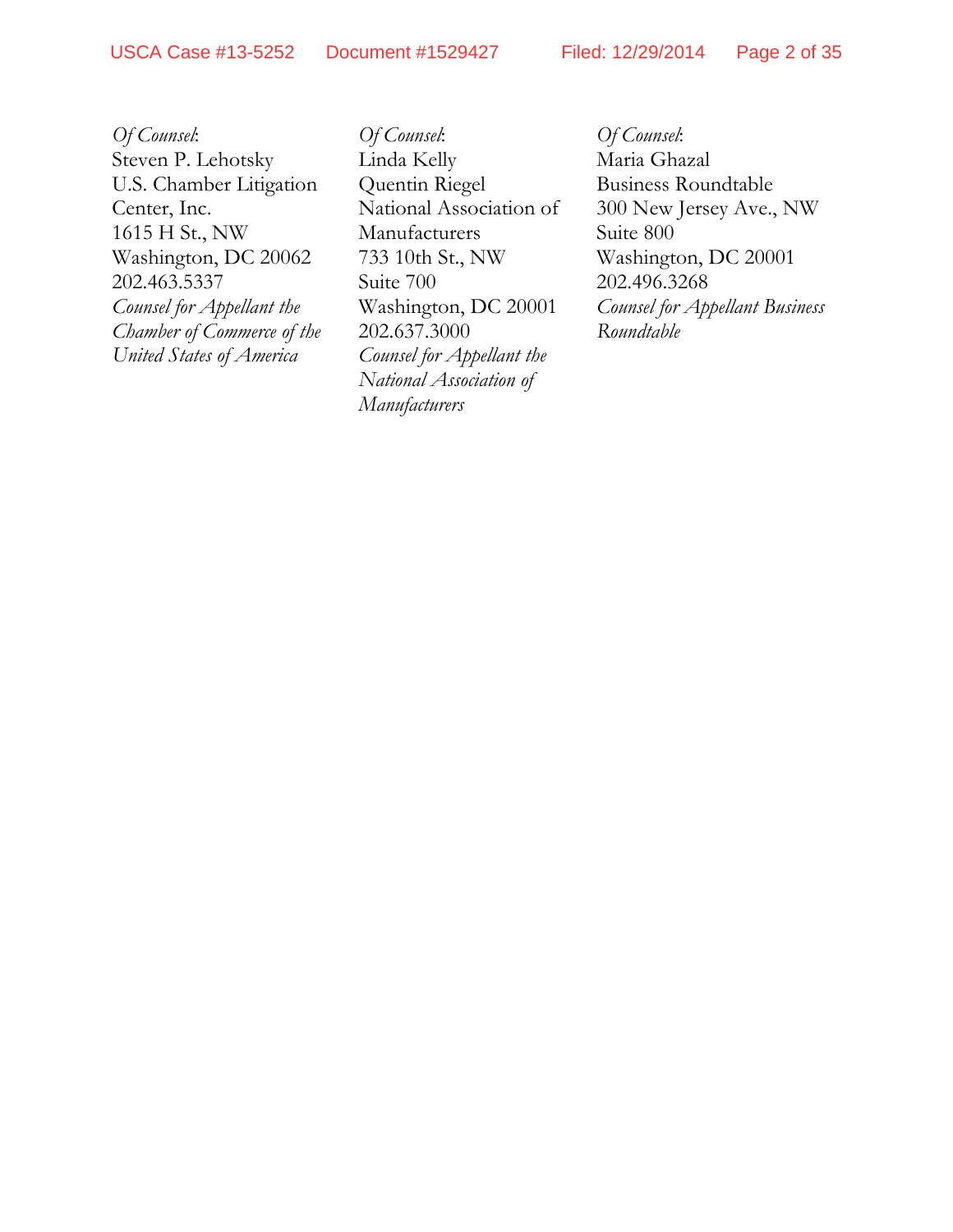# **CERTIFICATE AS TO PARTIES, RULINGS, AND RELATED CASES**

The following information is provided pursuant to D.C. Circuit Rule 28(a)(1):

# **(A) Parties and Amici**

## Appellants

National Association of Manufacturers Chamber of Commerce of the United States of America Business Roundtable

## *Amici* for Appellants

Professor Marcia Narine; Ambassador Jendayi Frazer; Dr. J. Peter Pham American Coatings Association, Inc.; American Chemistry Council; Can Manufacturers Institute; Consumer Specialty Products Association; National Retail Federation; Precision Machined Products Association; The Society of the Plastics Industry, Inc.; American Petroleum Institute; Foodservice Packaging Institute; North American Metal Packaging Alliance, Inc.; Retail Litigation Center, Inc.

## Appellee

United States Securities and Exchange Commission

## Intervenors for Appellee

Amnesty International USA Amnesty International Ltd.

## *Amici* for Appellee

Better Markets, Inc.

Senator Barbara Boxer, Senator Dick Durbin, Russ Feingold, Howard Berman, Congressman Wm. Lacy Clay, Congressman Keith Ellison, Congressman Raul Grijalva, Congressman John Lewis, Congressman Ed Markey, Congressman Jim McDermott, Congresswoman Gwen Moore, Congresswoman Maxine Waters; Eliot Engel Global Witness Limited; Fred Robarts; Gregory Mthembu-Salter

Free Speech for People, Inc.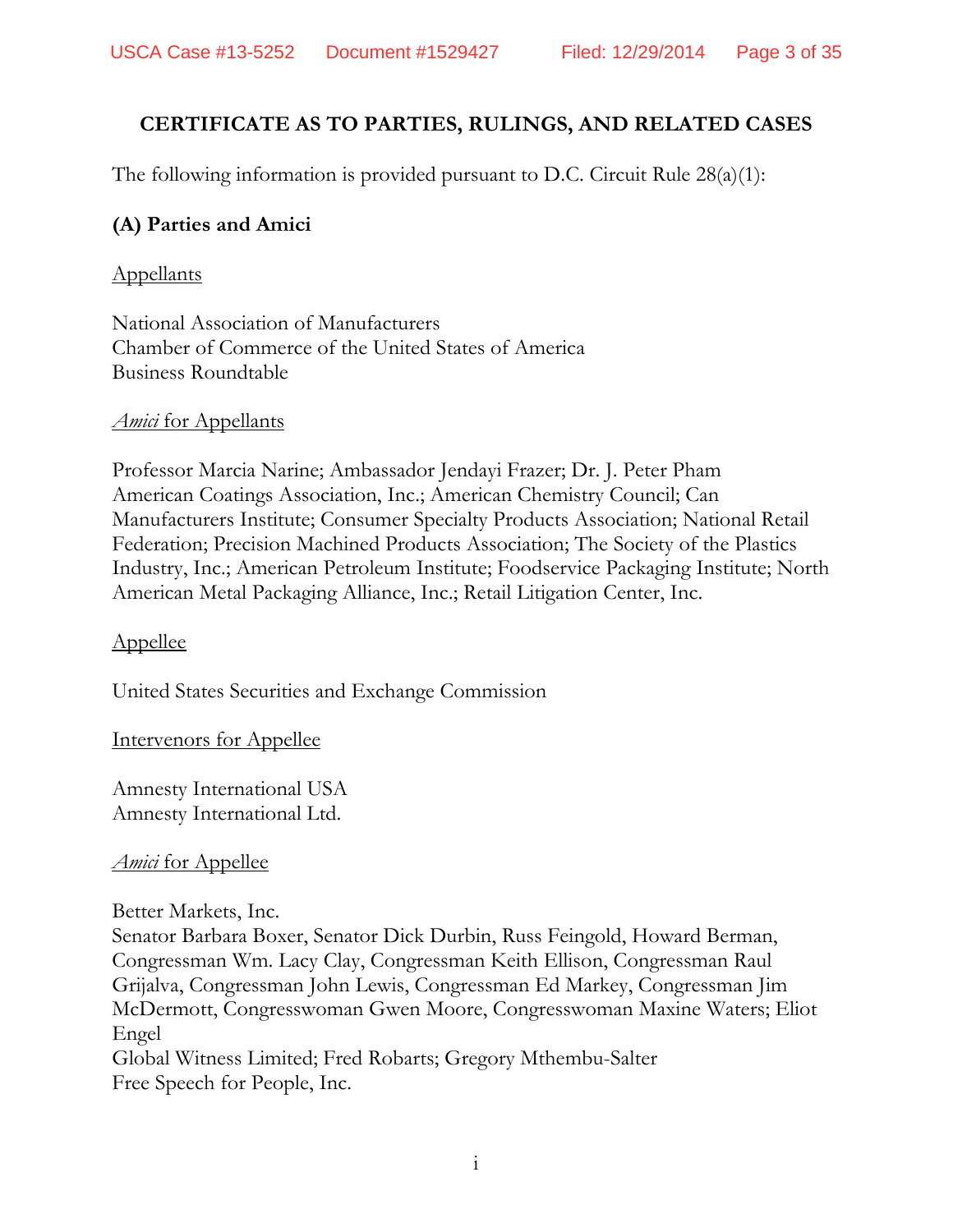## **(B) Rulings Under Review**

This appeal challenges the final order in case 1:13-cv-00635, reproduced in the appendix at JA919, entered by Judge Robert L. Wilkins on July 23, 2013, denying Appellants' motion for summary judgment and granting Appellee's and Intervenor-Appellees' cross-motions for summary judgment.

#### **(C) Related Cases**

This case was previously before this Court as Case No. 12-1422, on a petition for direct review of Final Rule 13p-1 and Form SD, *Conflict Minerals*, 77 F.R. 56,274 (Sept. 12, 2012). After the Court held in *American Petroleum Institute v. SEC*, 714 F.3d 1329 (D.C. Cir. 2013), that it lacked jurisdiction over such petitions, at Appellants' request it transferred this case to the district court pursuant to 28 U.S.C. §1631. Order, Case No. 12-1422 (D.C. Cir. filed May 2, 2013). Counsel is aware of no related cases currently pending in any other court.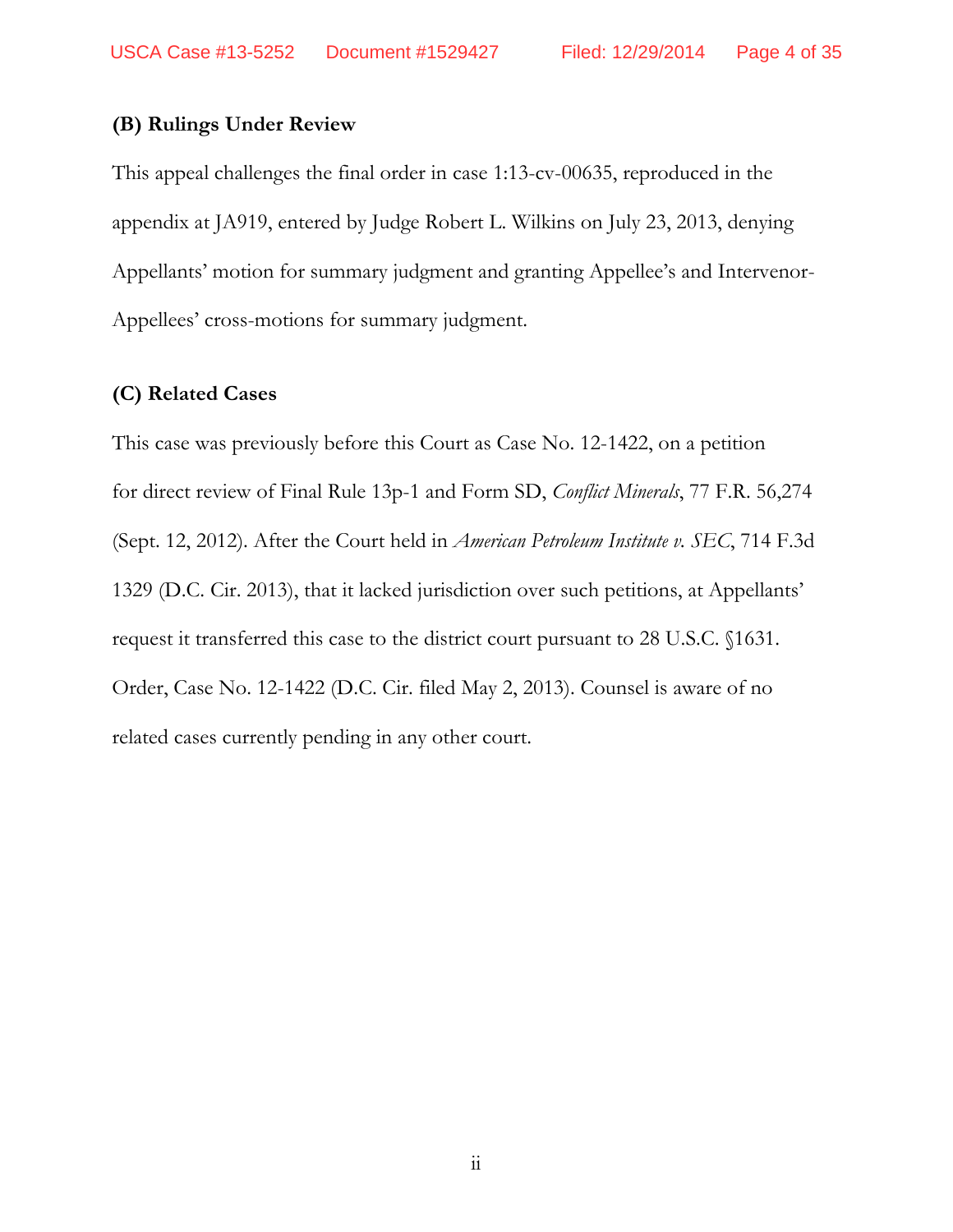#### **RULE 26.1 DISCLOSURE STATEMENT**

Pursuant to Rule 26.1 of the Federal Rules of Appellate Procedure and Local Rule 26.1, the National Association of Manufacturers, the Chamber of Commerce of the United States of America, and Business Roundtable respectfully submit this Corporate Disclosure Statement and state as follows:

1. The National Association of Manufacturers (NAM) states that it is a nonprofit trade association representing small and large manufacturers in every industrial sector and in all 50 states. The NAM is the preeminent U.S. manufacturers' association as well as the nation's largest industrial trade association. The NAM has no parent corporation, and no publicly held company has 10% or greater ownership in the NAM.

2. The Chamber of Commerce of the United States of America (Chamber) states that it is a non-profit, tax-exempt organization incorporated in the District of Columbia. The Chamber is the world's largest business federation, representing 300,000 direct members and indirectly representing an underlying membership of more than three million businesses and organizations of every size, in every industry sector, and from every region of the country. The Chamber has no parent corporation, and no publicly held company has 10% or greater ownership in the Chamber.

3. Business Roundtable (BRT) states that it is an association of chief executive officers of leading U.S. companies with \$7.4 trillion in annual revenues and more than

iii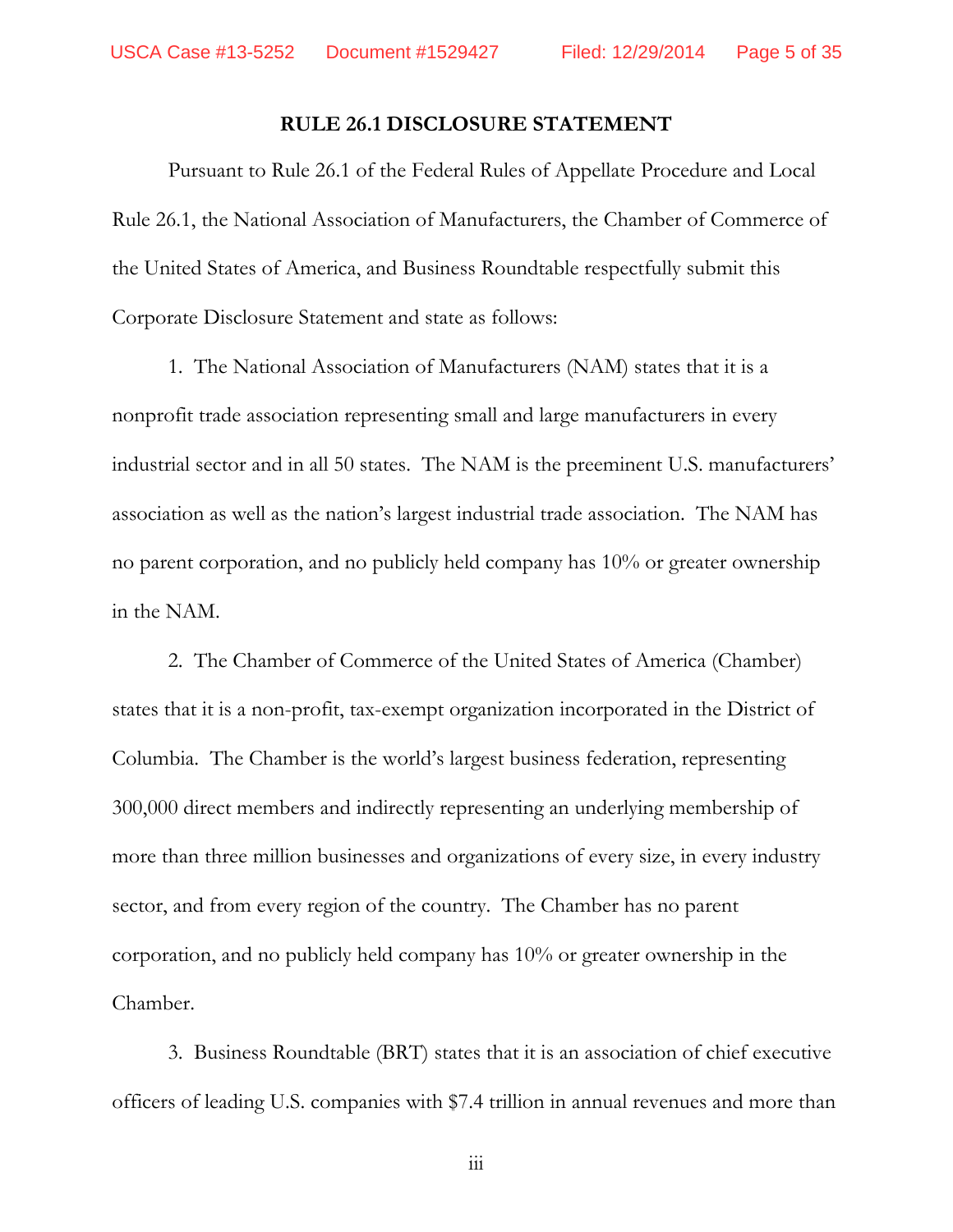16 million employees. BRT member companies comprise more than a third of the total value of the U.S. stock market and invest \$158 billion annually in research and development—equal to 62 percent of U.S. private R&D spending. BRT companies pay more than \$200 billion in dividends to shareholders and generate more than \$540 billion in sales for small and medium-sized businesses annually. BRT companies give more than \$9 billion a year in combined charitable contributions. BRT has no parent corporation, and no publicly held company has 10% or greater ownership in BRT.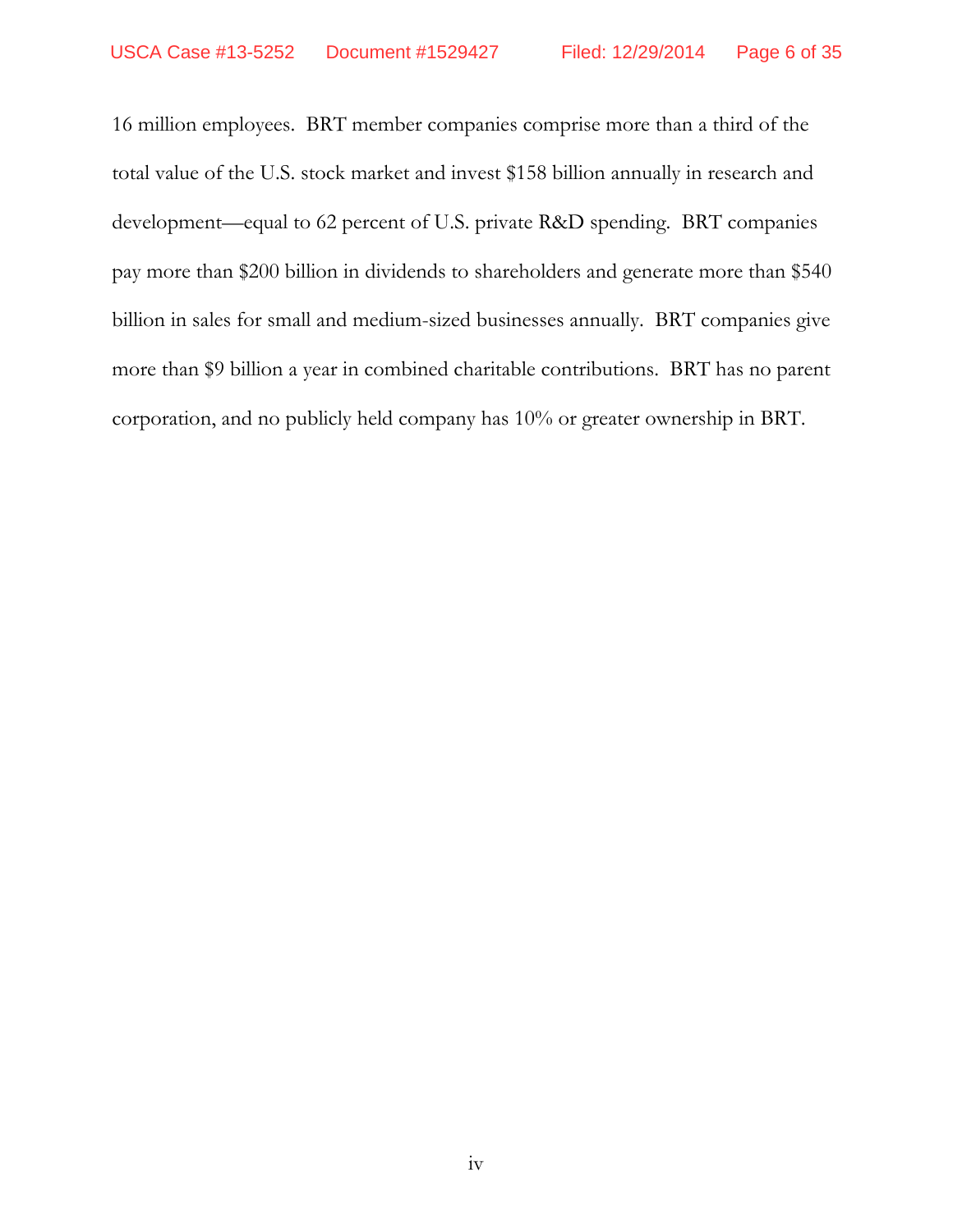# **TABLE OF CONTENTS**

| CERTIFICATE AS TO PARTIES, RULINGS, AND RELATED CASES       |    |                                                                                                                                                                                                                      |                                                                                                                |  |  |  |  |
|-------------------------------------------------------------|----|----------------------------------------------------------------------------------------------------------------------------------------------------------------------------------------------------------------------|----------------------------------------------------------------------------------------------------------------|--|--|--|--|
|                                                             |    |                                                                                                                                                                                                                      |                                                                                                                |  |  |  |  |
|                                                             |    |                                                                                                                                                                                                                      |                                                                                                                |  |  |  |  |
|                                                             |    |                                                                                                                                                                                                                      |                                                                                                                |  |  |  |  |
|                                                             |    |                                                                                                                                                                                                                      |                                                                                                                |  |  |  |  |
|                                                             |    |                                                                                                                                                                                                                      |                                                                                                                |  |  |  |  |
|                                                             |    |                                                                                                                                                                                                                      |                                                                                                                |  |  |  |  |
| I.                                                          |    | A DISCLOSURE IS NOT PURELY FACTUAL AND UNCONROVER-<br>SIAL IF IT COMPELS A COMPANY TO CONVEY A GOVERN-<br>MENTAL MESSAGE THAT IS IDEOLOGICAL, MISLEADING, OR<br>OTHERWISE CONTENTIOUS; THIS INQUIRY IS A QUESTION OF |                                                                                                                |  |  |  |  |
| THE COMPELLED SPEECH IN THIS CASE VIOLATES THE FIRST<br>II. |    |                                                                                                                                                                                                                      |                                                                                                                |  |  |  |  |
|                                                             | A. | The Compelled Statement In This Case Is Not "Purely Factual And                                                                                                                                                      |                                                                                                                |  |  |  |  |
|                                                             |    | 1.                                                                                                                                                                                                                   | The Compelled Statement Is Not Purely Factual Because It                                                       |  |  |  |  |
|                                                             |    | 2.                                                                                                                                                                                                                   | The Compelled Speech Is Not Factual Or Uncontroversial                                                         |  |  |  |  |
|                                                             |    | 3.                                                                                                                                                                                                                   | The Compelled Statement Is Controversial Because It Forces<br>Companies To Convey A Governmental Position On A |  |  |  |  |
|                                                             | B. |                                                                                                                                                                                                                      |                                                                                                                |  |  |  |  |
|                                                             |    |                                                                                                                                                                                                                      |                                                                                                                |  |  |  |  |
|                                                             |    |                                                                                                                                                                                                                      |                                                                                                                |  |  |  |  |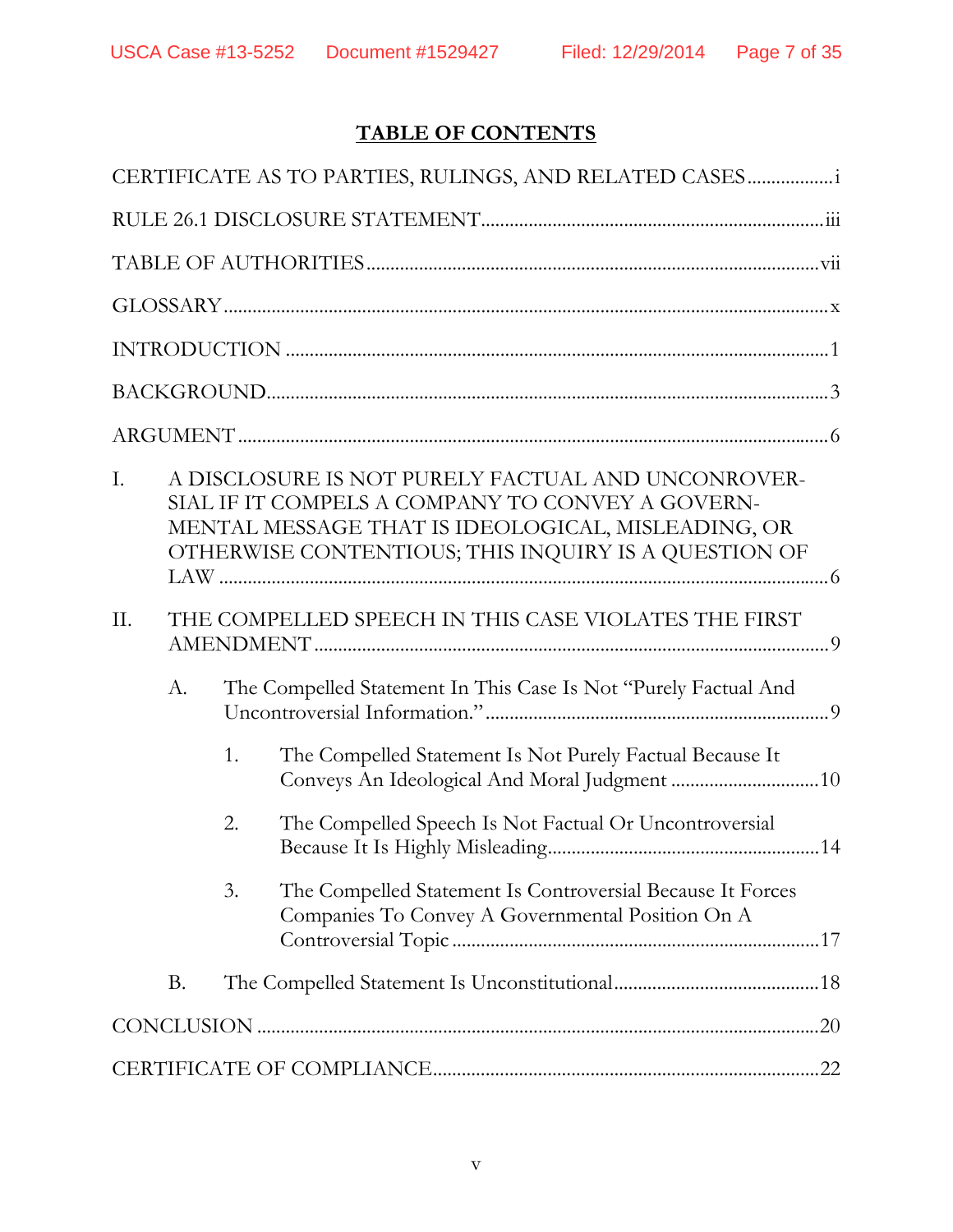|--|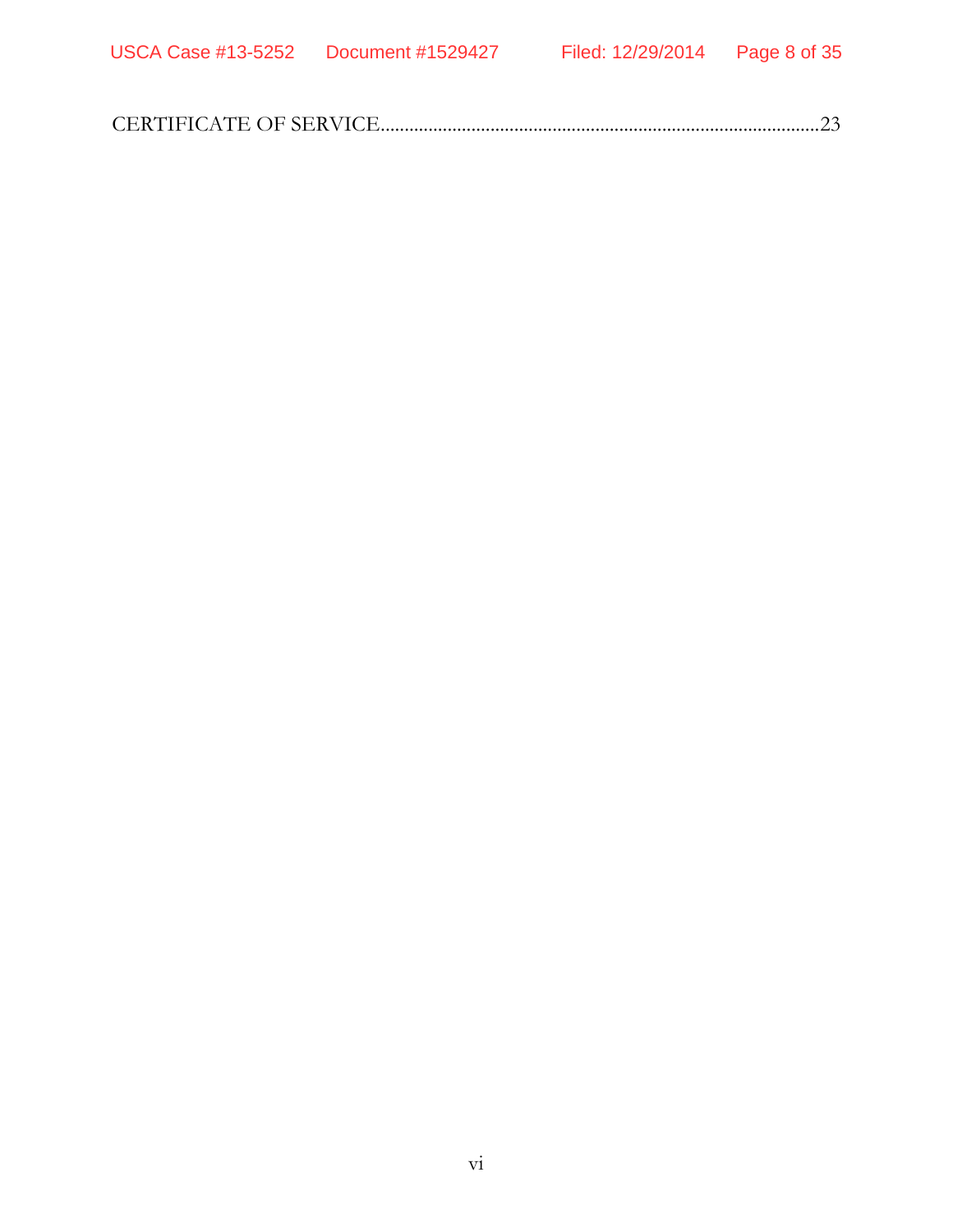# **TABLE OF AUTHORITIES**

 **Page** 

# **CASES**

| *Am. Meat Inst. v. U.S. Dep't of Agric.,                                                                             |
|----------------------------------------------------------------------------------------------------------------------|
| Block v. Meese,                                                                                                      |
| Bose Corp. v. Consumers Union of U.S., Inc.,                                                                         |
| Cent. Hudson Gas & Elec. Corp. v. Pub. Serv. Comm'n,                                                                 |
| CTIA—The Wireless Ass'n v. City of S.F.,<br>827 F. Supp. 2d 1054 (N.D. Cal. 2011), aff'd, 494 F. App'x 752 (9th Cir. |
| CTIA—The Wireless Ass'n v. City of S.F.,                                                                             |
| Entm't Software Ass'n v. Blagojevich,                                                                                |
| Envtl. Def. Ctr., Inc. v. EPA,                                                                                       |
| Evergreen Ass'n v. City of N.Y.,                                                                                     |
| Farah v. Esquire Magazine,                                                                                           |
| FEC v. Christian Coal.,                                                                                              |
| First Nat'l Bank of Bos. v. Bellotti,                                                                                |
|                                                                                                                      |

\* Denotes authortities chiefly relied upon.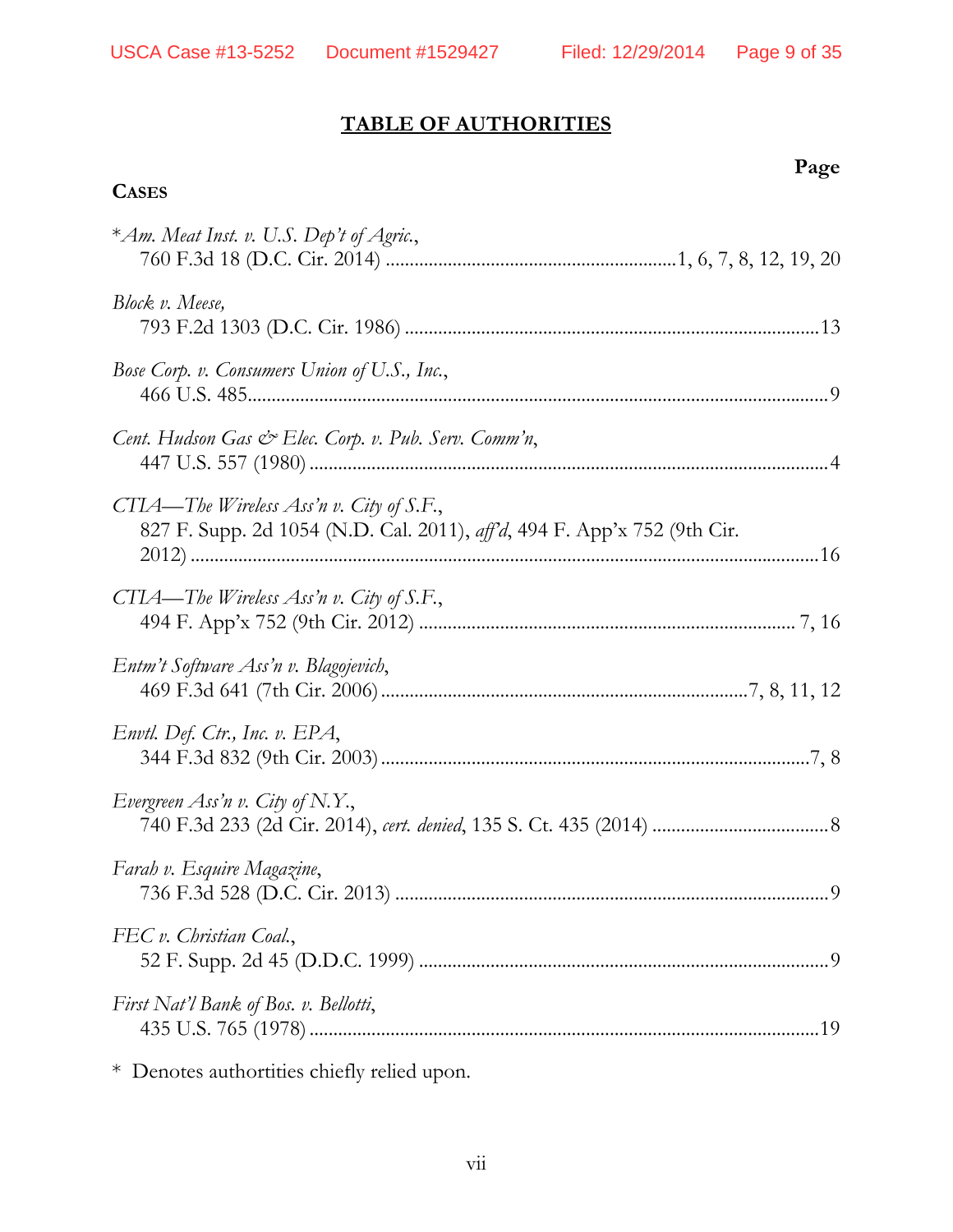| Int'l Dairy Foods Ass'n v. Amestoy,                          |
|--------------------------------------------------------------|
| Johanns v. Livestock Mktg. Ass'n,                            |
| Keene v. Meese,                                              |
| Meese v. Keene,                                              |
| $Nat'l$ Ass'n of Mfrs. v. NLRB,                              |
| Nat'l Ass'n of Mfrs. v. SEC,                                 |
| Pac. Gas & Elec. Co. v. Pub. Utils. Comm'n,                  |
| Peel v. Attorney Registration & Disciplinary Comm'n of Ill., |
| R.J. Reynolds Tobacco Co. v. FDA,                            |
| Rumsfeld v. Forum for Academic & Institutional Rights, Inc.: |
| Spirit Airlines, Inc. v. Dep't of Transp.,                   |
| Stuart v. Camnitz,                                           |
| Tao v. Freeh,                                                |
| Wooley v. Maynard,                                           |
| *Zauderer v. Office of Disciplinary Counsel,                 |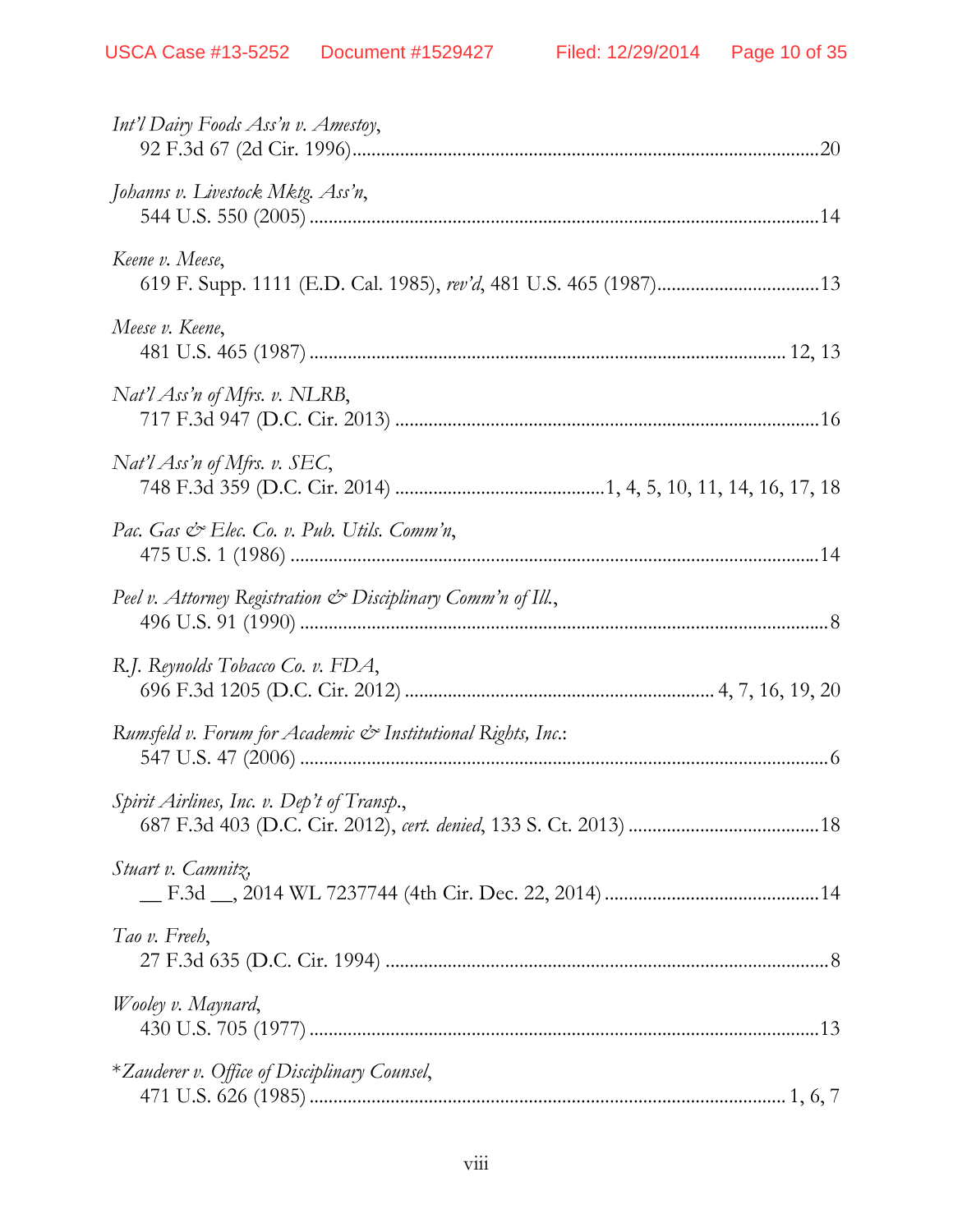| <b>STATUTES AND REGULATIONS</b>                                                                                                                                                                          |
|----------------------------------------------------------------------------------------------------------------------------------------------------------------------------------------------------------|
|                                                                                                                                                                                                          |
|                                                                                                                                                                                                          |
| <b>LEGISLATIVE HISTORY</b>                                                                                                                                                                               |
| The Unintended Consequences of Dodd-Frank's Conflict Minerals Provision: Hearing<br>Before the Subcomm. on Monetary Policy & Trade of the H. Comm. on Fin. Servs.,                                       |
| <b>OTHER AUTHORITIES</b>                                                                                                                                                                                 |
| Bloomberg BNA, SEC Argues Its Conflict Minerals Rule Survives First Amendment<br>Scrutiny (Dec. 12, 2014), http://www.bna.com/sec-argues-conflict-                                                       |
| Keith F. Higgins, Statement on the Effect of the Recent Court of Appeals Decision on the<br>Conflict Minerals Rule (Apr. 29, 2014),<br>http://www.sec.gov/News/PublicStmt/Detail/PublicStmt/137054168199 |
| OECD, Downstream Implementation of the OECD Due Diligence Guidance for<br>Responsible Supply Chains of Minerals from Conflict Affected and High-Risk Areas                                               |
| Sudarsan Raghavan, How a well-intentioned U.S. law left Congolese miners jobless,                                                                                                                        |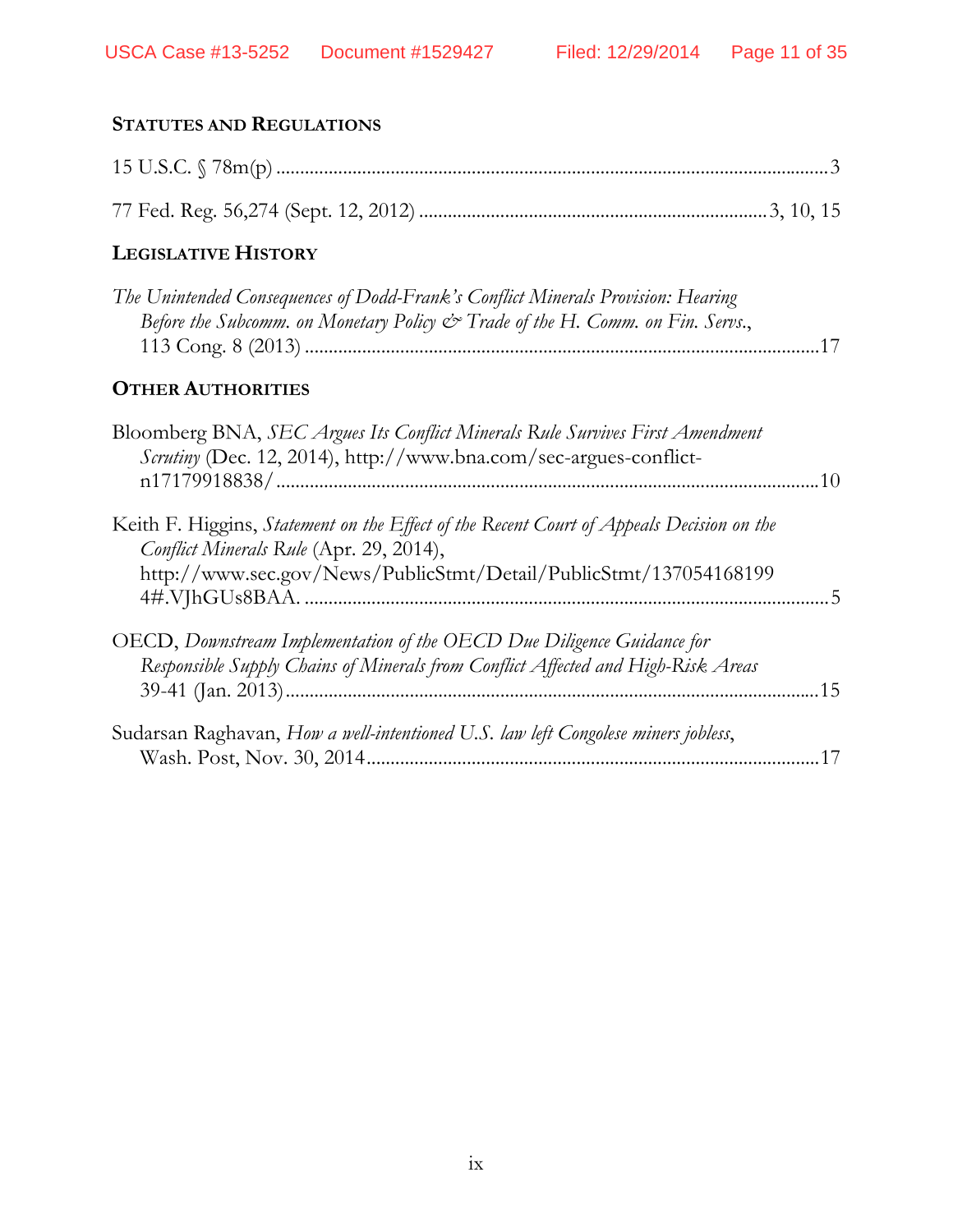# **GLOSSARY**

| Amici Br.         | Brief of Amici Curiae Global Witness and<br>Free Speech for People in Response to the<br>Court's November 18, 2014 Order |
|-------------------|--------------------------------------------------------------------------------------------------------------------------|
| Amnesty           | Intervenors-Appellees Amnesty International<br>USA and Amnesty International Ltd.                                        |
| Amnesty Br.       | Supplemental Brief of Intervenors-Appellees<br>on Panel Rehearing                                                        |
| <b>DRC</b>        | Democratic Republic of the Congo                                                                                         |
| SEC or Commission | Securities and Exchange Commission                                                                                       |
| SEC Br.           | Supplemental Brief of the Securities and<br><b>Exchange Commission</b>                                                   |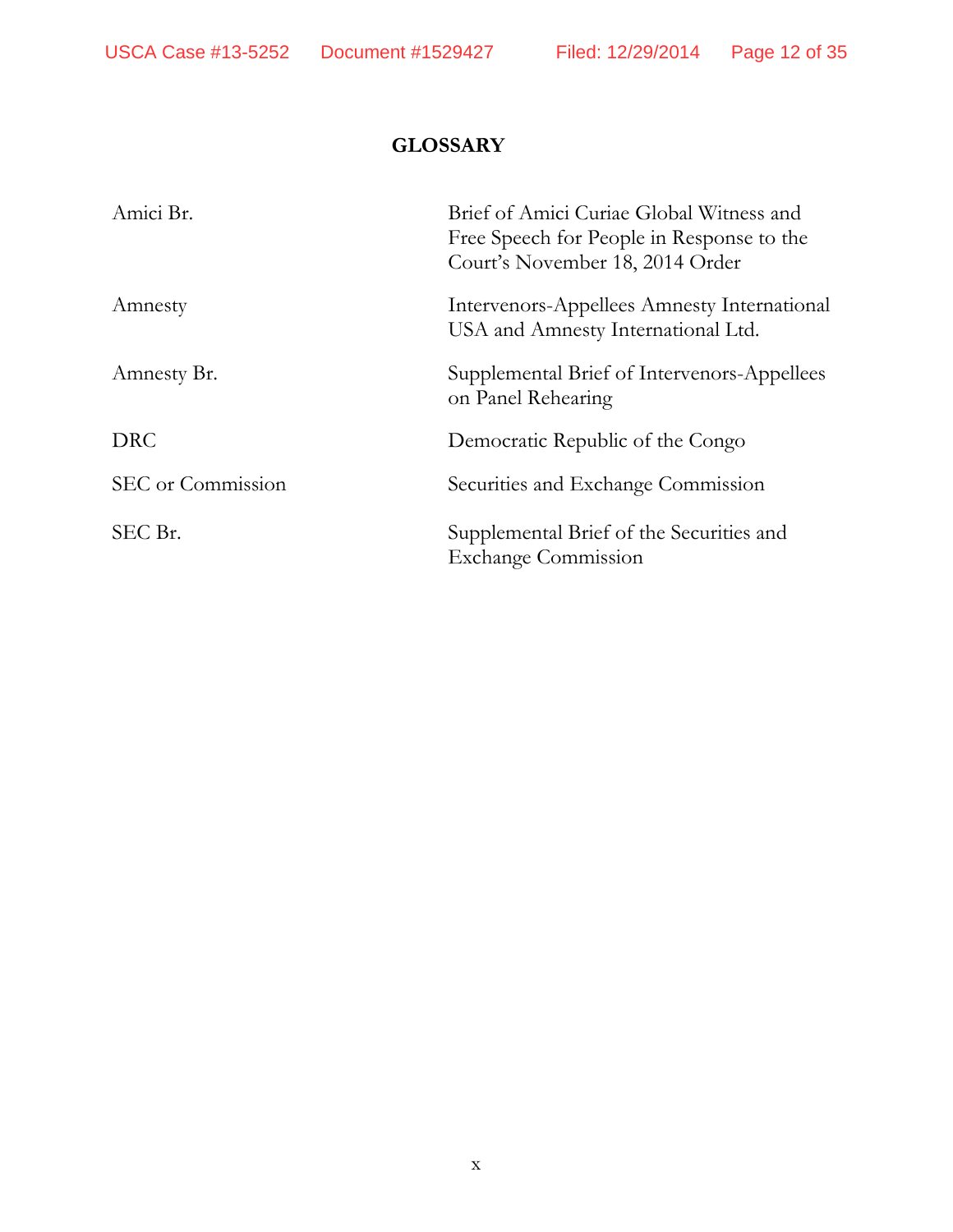#### **INTRODUCTION**

In *American Meat Institute v. U.S. Department of Agriculture*, 760 F.3d 18, 27 (D.C. Cir. 2014) (en banc), the Court reaffirmed that *Zauderer v. Office of Disciplinary Counsel*, 471 U.S. 626 (1985), does not apply unless the government-mandated statements are "of 'purely factual and uncontroversial information' about the good or service being offered." The Court overruled prior circuit precedent limiting *Zauderer* "to cases in which the government points to an interest in correcting deception," 760 F.3d at 22, but left this basic, well-established principle intact. The panel should amend its opinion in this case to clarify that the Securities and Exchange Commission's (SEC's) Conflict Minerals Rule is not a "purely factual and uncontroversial" disclosure requirement within the meaning of *Zauderer*. This is a question of law for the Court to decide de novo.

The Rule's compelled statement of whether products are "DRC conflict free" is not purely factual and uncontroversial for at least three reasons. First, the compelled statement is not factual in nature, but rather constitutes an ideological judgment that companies who cannot confirm where the minerals in their products originated bear some "moral responsibility for the Congo war." *Nat'l Ass'n of Mfrs. v. SEC*, 748 F.3d 359, 371 (D.C. Cir. 2014).As the panel explained, the government is forcing companies to "confess blood on [their] hands" and "tell consumers that [their] products are ethically tainted." *Id.*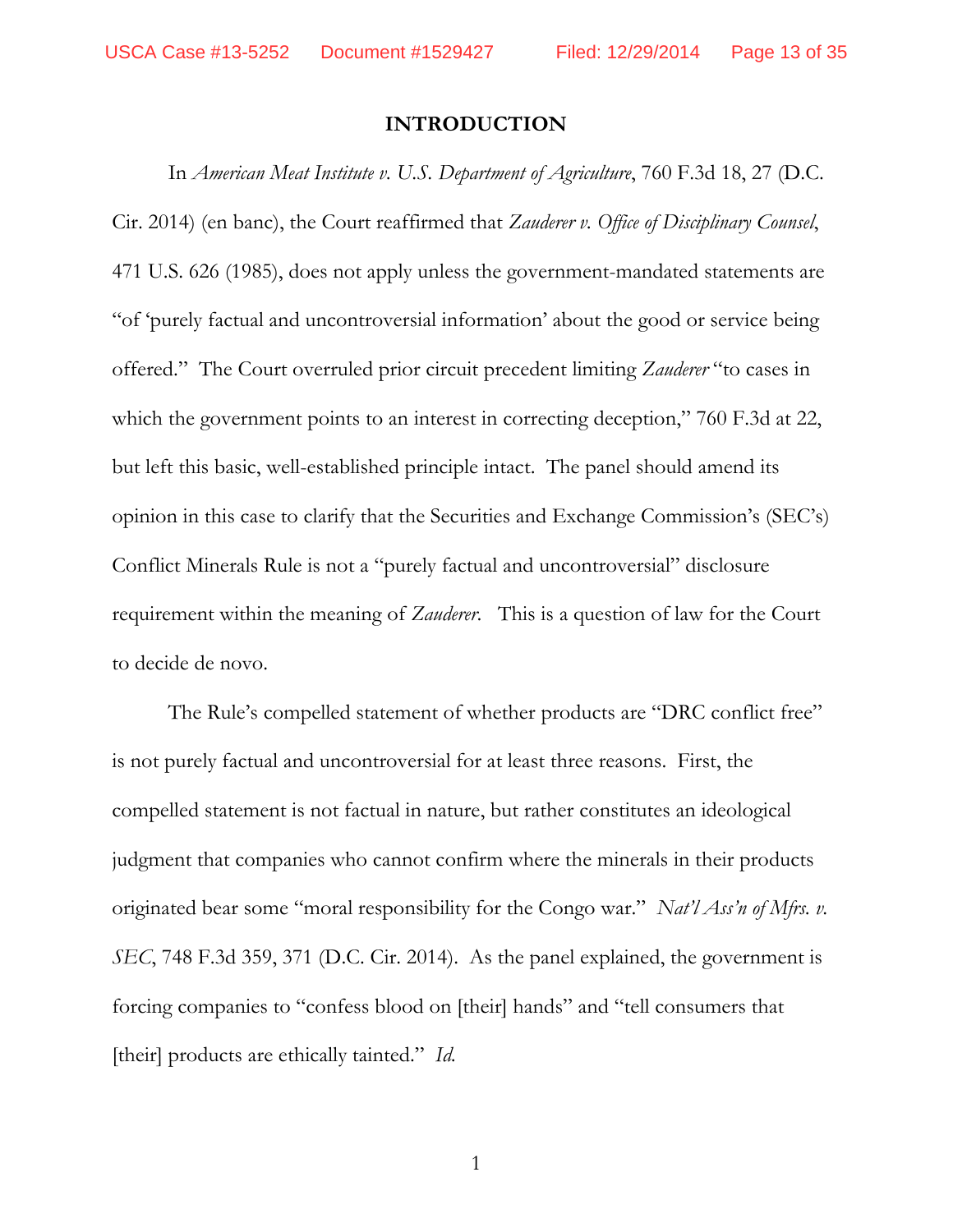Second, the compelled statement is both non-factual and controversial because it is highly misleading, susceptible to interpretations that are not factually accurate. In many cases, issuers forced to make the compelled statement will have no connection to the region at all, but will be simply unable to identify the source of their minerals due to the length and complexity of their supply chains, making their compelled association with the armed conflict misleading and inaccurate.

Third, the compelled use of the government's "DRC conflict free" slogan is controversial because it forces companies to inject themselves into a contentious debate over the causes of a foreign conflict, to adopt the government's loaded terminology classifying products as not "conflict free" depending on the minerals they contain, and to appear thereby to endorse the government's view that the mineral trade is responsible for the conflict. This is a highly controversial position, with which many policy experts disagree.

The supplemental briefs of the Commission, intervenors, and amici fail to confront these issues. They focus on the required factual descriptions of the scope and results of due diligence investigations—which our constitutional claim never challenged—rather than on the mandate that companies then add the non-factual and highly controversial statement that those facts *mean* a product is not "conflict free." It is that mandate that is unconstitutional. The First Amendment bars laws that require private speakers to parrot the government's chosen vocabulary and contested characterization of a policy issue. It does so not only because such laws violate the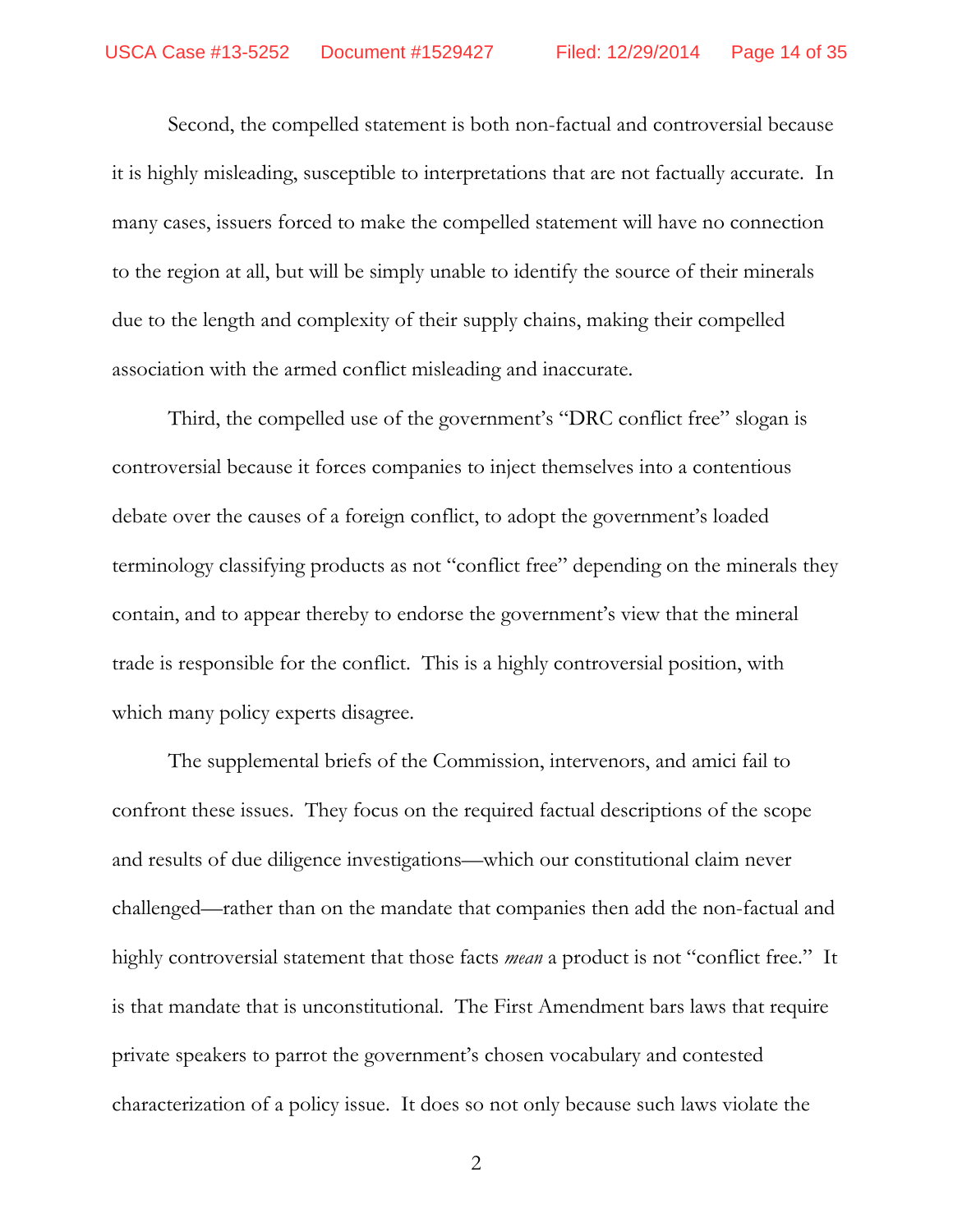speakers' right to address such issues on terms of their own choosing (or elect to stay silent), but also because the government cannot be permitted to create a false appearance of consensus, and thereby skew public debate and opinion, by compelling the establishment of private echo chambers for the government's views.

#### **BACKGROUND**

The "conflict minerals" statute, 15 U.S.C. § 78m(p), and the SEC rule implementing it, 77 Fed. Reg. 56,274 (Sept. 12, 2012), require companies whose products contain certain minerals to conduct due diligence to attempt to determine whether those minerals may have originated in the Democratic Republic of the Congo ("DRC") or adjoining countries and, if so, whether proceeds from those minerals may have "directly or indirectly finance[d] or benefit[ted] armed groups" committing human rights abuses. 15 U.S.C.  $\sqrt{78m(p)(1)(A)(ii)}$ ; 77 Fed. Reg. at 56,364. Unless a company can conclude that it has no "reason to believe" the minerals "may have originated" in the DRC region, or can confirm that the minerals did not "directly or indirectly finance or benefit armed groups," the company must state on its website and in public reports filed with the SEC that the products have not been found to be "DRC conflict free."<sup>1</sup> 15 U.S.C.  $\sqrt{78m(p)(1)(A)(ii)}$ ; 77 Fed. Reg. at 56,363.

 $\overline{a}$ 

<sup>&</sup>lt;sup>1</sup> Amici assert that the rule does not compel this statement, but rather leaves issuers free to describe their findings in their own words. Amici Br. 9-10. The SEC, however, notably fails to endorse this position. SEC Br. 18 ("[T]he challenged statement is required once a year in the body of a conflict minerals report"); JA767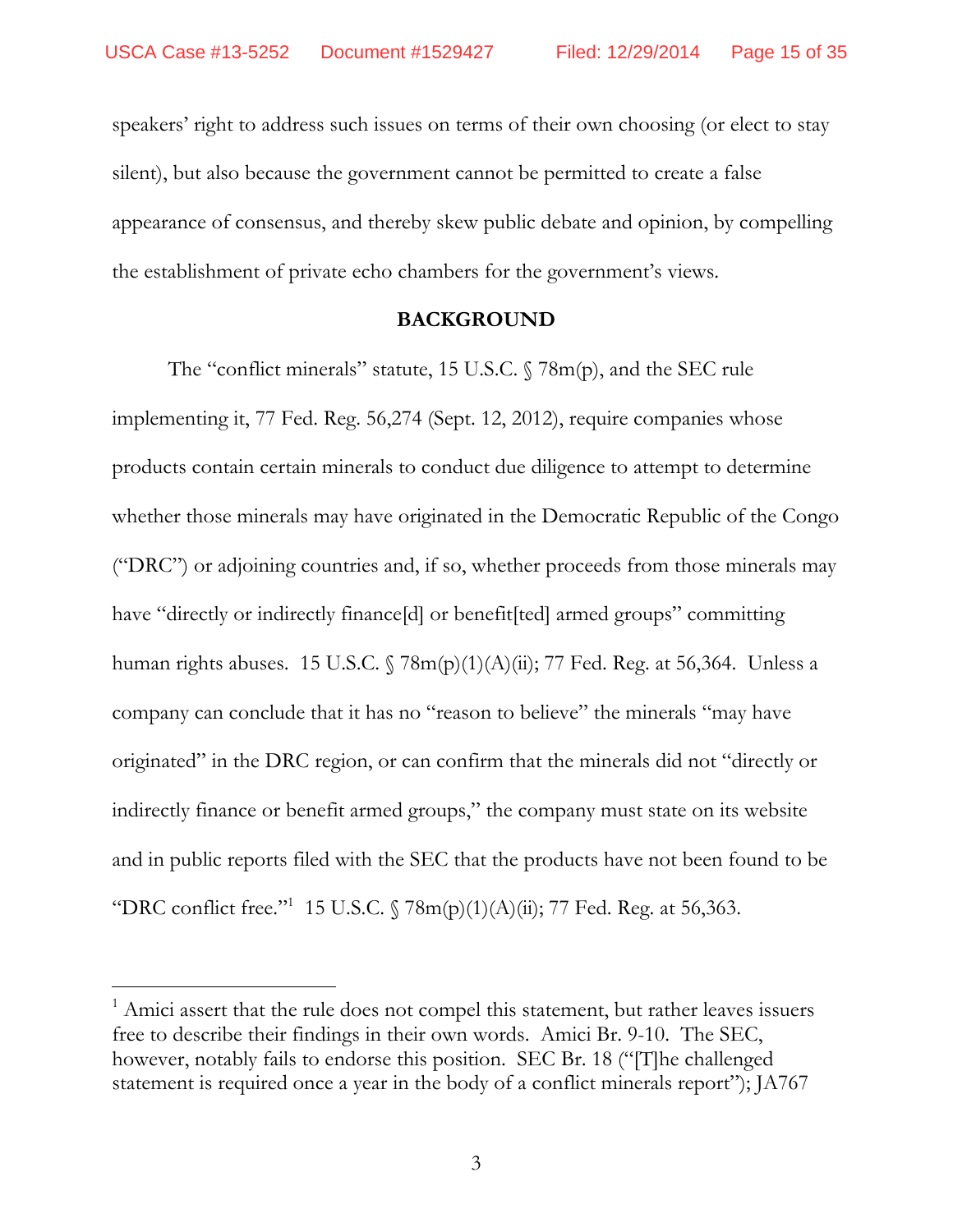The panel held that this compelled statement violates the First Amendment. It noted that *R.J. Reynolds Tobacco Co. v. FDA*, 696 F.3d 1205, 1213 (D.C. Cir. 2012), concluded that *Zauderer* is "limited to cases in which disclosure requirements are 'reasonably related to the State's interest in preventing deception,'" and the compelled statement was not intended to prevent deception. *Nat'l Ass'n of Mfrs*, 748 F.3d at 371. Further, the panel noted that *Zauderer* applies only to "disclosures of 'purely factual and uncontroversial information,'" and "it is far from clear that the description at issue—whether a product is 'conflict free'—is factual and nonideological." *Id.* at 370- 71. Rather, the compelled statement "requires an issuer to tell consumers that its products are ethically tainted, even if they only indirectly finance armed groups," a message with which issuers may strongly disagree. *Id.* at 371. "By compelling an issuer to confess blood on its hands," the panel held, "the statute interferes with that exercise of the freedom of speech under the First Amendment." *Id*.

The panel applied the standard set forth in *Central Hudson Gas & Electric Corp. v. Public Service Commission*, 447 U.S. 557 (1980). *Nat'l Ass'n of Mfrs*, 748 F.3d at 372. It noted that "we do not decide whether to use strict scrutiny or the *Central Hudson* test for commercial speech," because "the final rule does not survive even *Central Hudson*'s intermediate standard." *Id.* It held that the compelled statement fails to meet this

 $\overline{a}$ 

<sup>(&</sup>quot;[E]very such issuer will have to describe products in its Conflict Minerals Report as having 'not been found to be DRC conflict free"".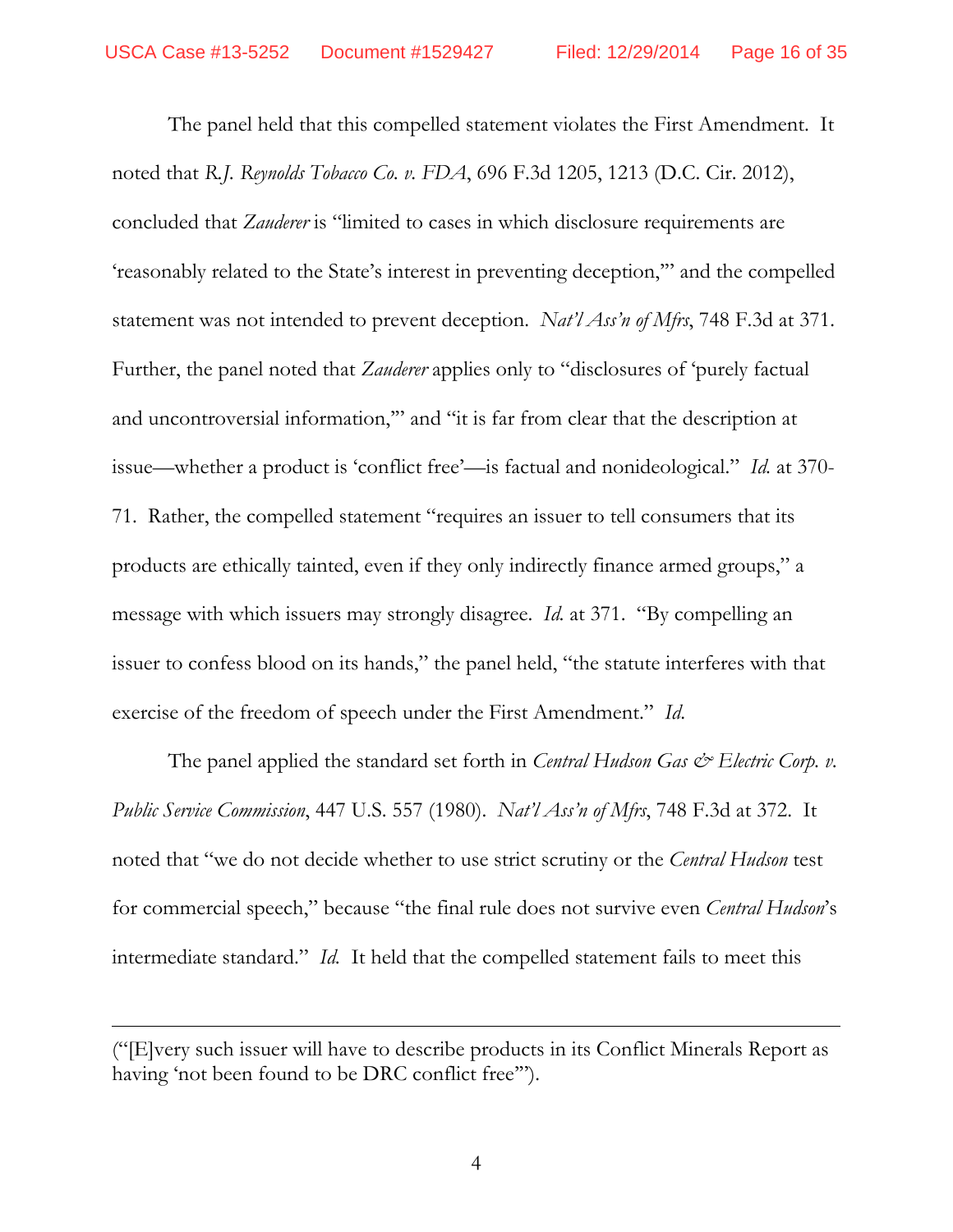standard because it is not narrowly tailored. *Id.* "[N]arrower restrictions on expression," such as allowing companies to "use their own language to describe their products," or having the SEC "compile its own list of products that it believes are affiliated with the Congo war, based on information the issuers submit," could have been used to achieve the government's objectives. *Id.*

 Following the panel decision, the SEC staff issued guidance, stating it "expects companies to file any reports required." Keith F. Higgins, *Statement on the Effect of the Recent Court of Appeals Decision on the Conflict Minerals Rule* (Apr. 29, 2014), http:// www.sec.gov/News/PublicStmt/Detail/PublicStmt/1370541681994#.VJhGUs8BA A. These reports must include all of the factual information required by the rule, including a "description of the due diligence that the company undertook," and "the facilities used to produce the conflict minerals, the country of origin of the minerals and the efforts to determine the mine or location of origin." *Id.* The one notable change is that companies would no longer be forced to also "describe [their] products as 'DRC conflict free'" or having "not been found to be 'DRC conflict free.'" *Id.* 

 On November 18, 2014, the panel issued an order granting rehearing, and directing the parties to file supplemental briefs addressing (1) the "effect, if any," of "this court's ruling in *American Meat Institute*," on this case; (2) "the meaning of 'purely factual and uncontroversial information'"; and (3) whether "determination of what is 'uncontroversial information'" is "a question of fact." This brief addresses the second and third questions in part I, and the first question in part II.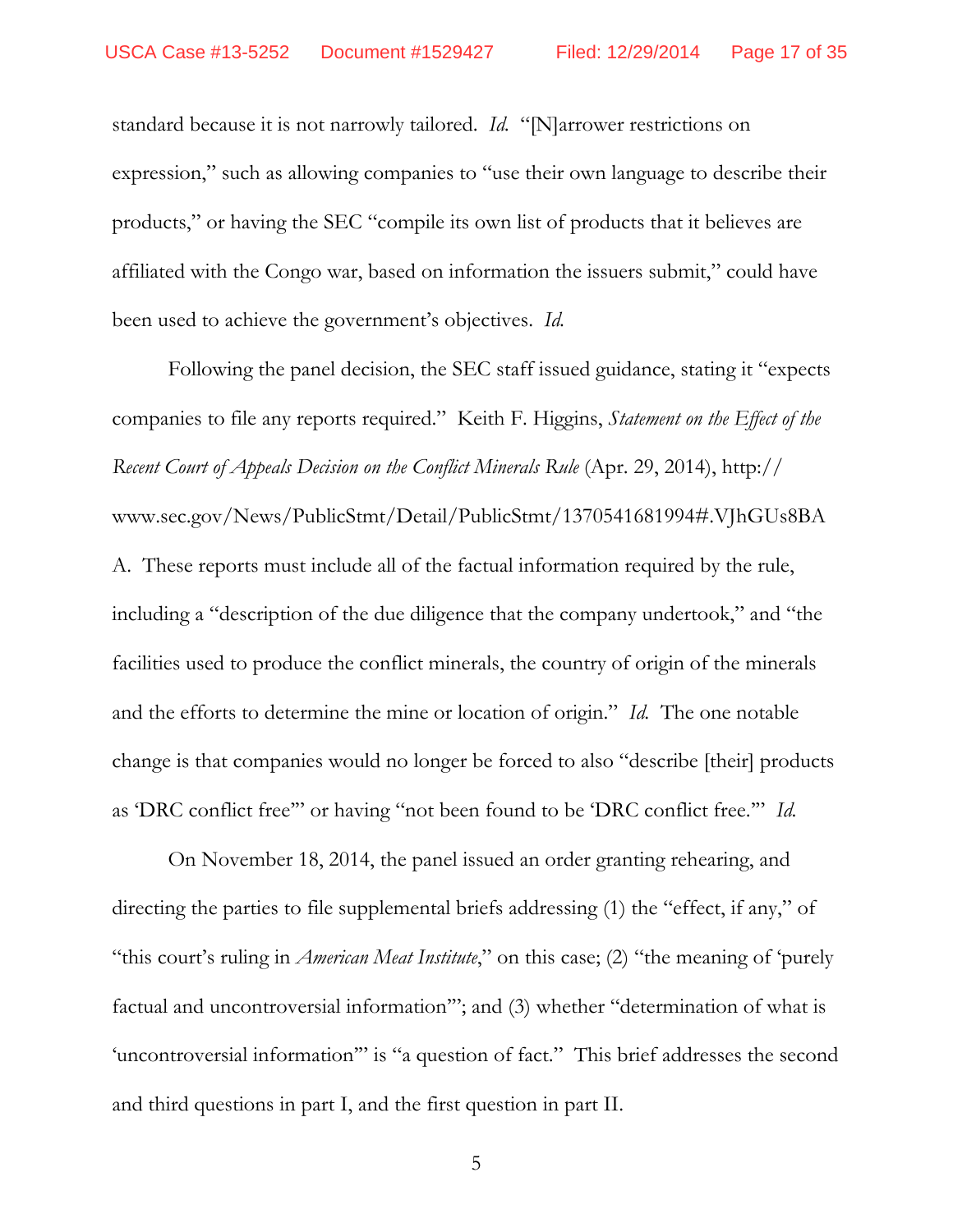#### **ARGUMENT**

## **I. A DISCLOSURE IS NOT PURELY FACTUAL AND UNCONTROVERSIAL IF IT COMPELS A COMPANY TO CONVEY A GOVERNMENTAL MESSAGE THAT IS IDEOLOGICAL, MISLEADING, OR OTHERWISE CONTENTIOUS; THIS INQUIRY IS A QUESTION OF LAW.**

Zauderer's requirement that compelled statements must be of "purely factual and uncontroversial information" protects First Amendment interests of the highest order. "Some of [the] Court's leading First Amendment precedents have established the principle that freedom of speech prohibits the government from telling people what they must say." *Rumsfeld v. Forum for Academic & Institutional Rights, Inc.*, 547 U.S. 47, 61 (2006). This principle prevents the state from "prescrib[ing] what shall be orthodox in politics, nationalism, religion, or other matters of opinion or forc[ing] citizens to confess by word or act their faith therein." *Zauderer*, 471 U.S. at 651 (quoting *W. Va. State Bd. of Educ. v. Barnette*, 319 U.S. 624, 642 (1943)). As this Court recently explained in *American Meat Institute*, "*Zauderer* does not leave the state 'free to require corporations to carry the messages of third parties, where the messages themselves are biased against or are expressly contrary to the corporation's views,'" under the guise of regulating commercial speech. 760 F.3d at 27 (quoting *Pac. Gas*  $\mathcal{Q}^*$ *Elec. Co. v. Pub. Utils. Comm'n*, 475 U.S. 1, 15-16 n.12 (1986) (plurality op.)).

There are at least three components to the "purely factual and uncontroversial" requirement. First, the compelled statement must be purely factual in nature: it cannot explicitly or implicitly convey an opinion, a political or ideological position, or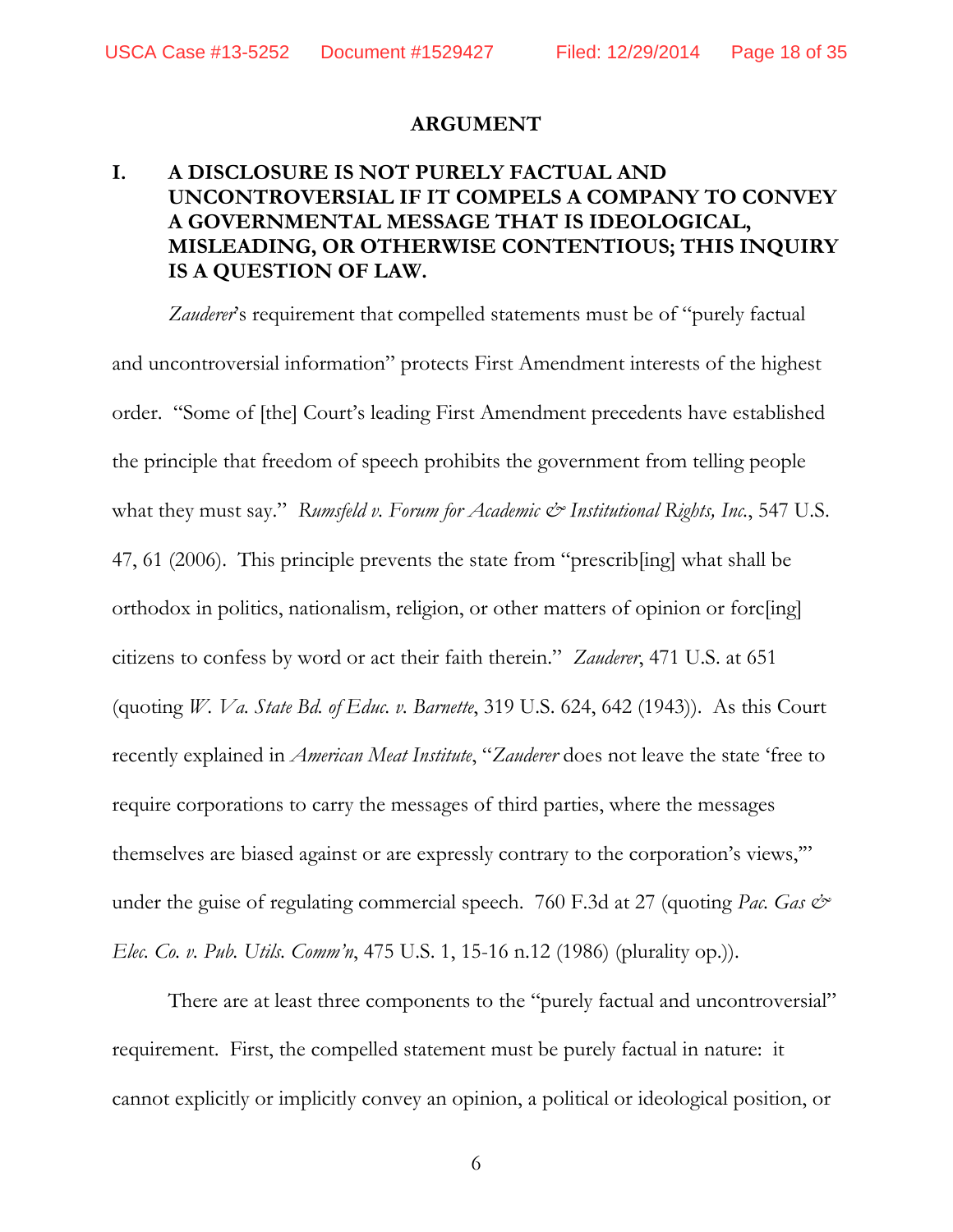a moral judgment. *Entm't Software Ass'n v. Blagojevich*, 469 F.3d 641, 652 (7th Cir. 2006) (*Zauderer* does not apply to "opinion-based" or "subjective" statements); *Envtl. Def. Ctr., Inc. v. EPA*, 344 F.3d 832, 850 (9th Cir. 2003) (*Zauderer* does not apply to "compel[led] endorsement of political or ideological views"); *R.J. Reynolds*, 696 F.3d at 1212 (*Zauderer* does not apply when the government "seeks to compel a product's manufacturer to convey the state's subjective" or "ideological . . . view").

 Second, the compelled statement must be "indisputably accurate and not subject to misinterpretation." *R.J. Reynolds*, 696 F.3d at 1216; *CTIA—The Wireless Asso'n v. City of S.F.*, 494 F. App'x 752, 753 (9th Cir. 2012) (*Zauderer* does not apply where compelled statements are "misleading" or "could prove to be [mis]interpreted"). *Zauderer* upheld compelled speech "to dissipate the possibility of consumer confusion or deception," 471 U.S. at 651; it would turn *Zauderer*'s rationale on its head to hold that the government is equally free to compel speech that is itself confusing or deceptive. If a compelled statement is inaccurate or susceptible to misinterpretation, then it is both non-factual and controversial: a statement that is untrue or misleading does not convey "facts," and a statement is not "uncontroversial" if the speaker can reasonably "disagree with the truth of the facts required to be disclosed" or if the "required factual disclosures" are "one-sided or incomplete." *Am. Meat Inst*., 760 F.3d at 27.

 Third, a compelled statement may be "controversial in the sense that it communicates a message that is controversial," even if factually accurate. *Id*. For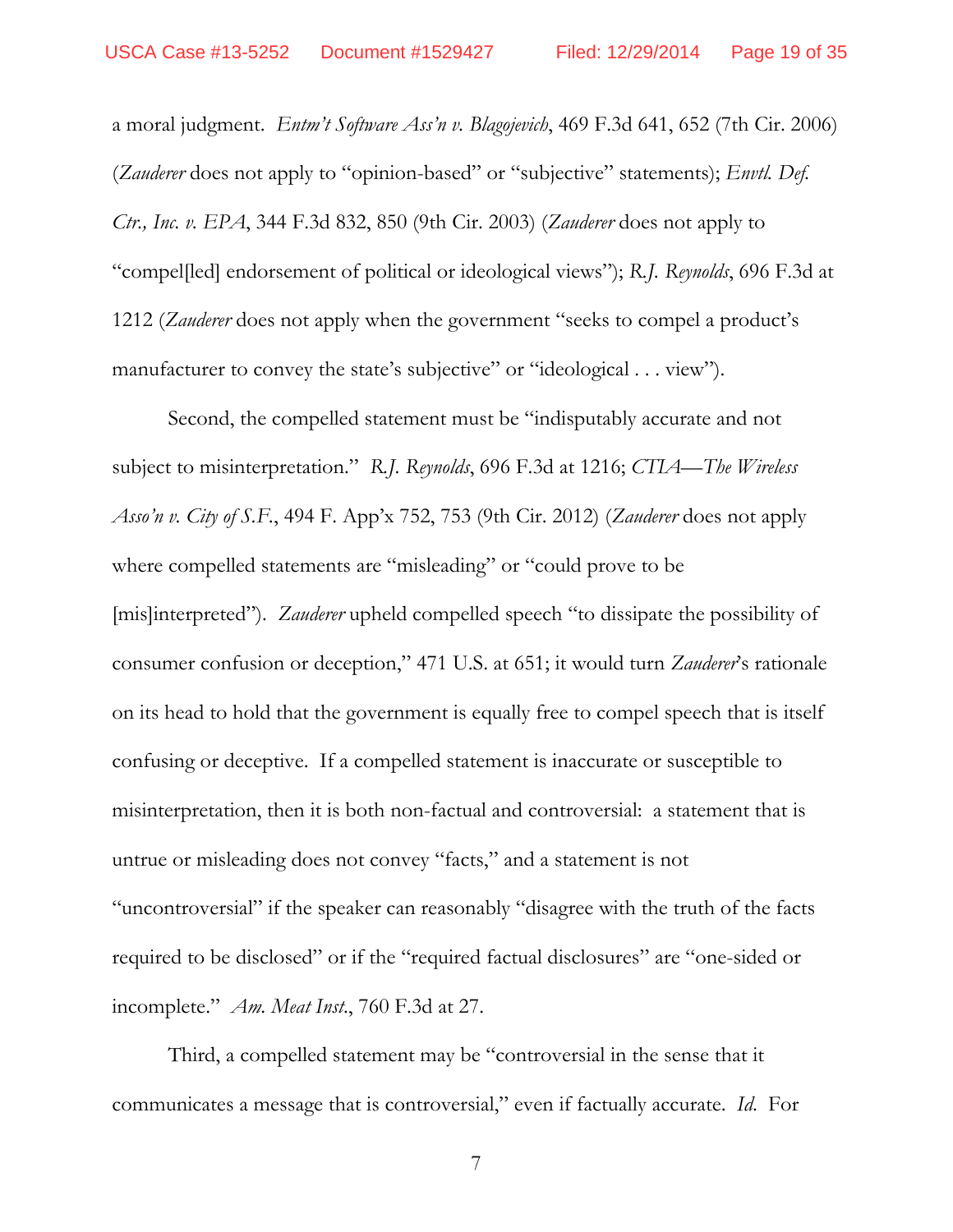instance, a compelled statement may be "controversial" if it forces companies "to mention controversial" topics on which they would prefer to remain silent. *Evergreen Ass'n v. City of N.Y.*, 740 F.3d 233, 245 n.6 (2d Cir. 2014). Although the mere potential that a factual statement could give rise to controversy does not make that statement "controversial," the government also does not have free rein to force companies to speak on contentious public issues, particularly where the "compelled recitation of a message" risks interfering with the company's own message or skewing the public debate. *Env'tl Def. Ctr., Inc.*, 344 F.3d at 850.

 Whether a compelled statement constitutes "uncontroversial information" is a question of law. This Court and other courts have routinely decided the issue de novo, with no suggestion that deference to a fact-finder is appropriate. *See, e.g*., *Am. Meat Inst.*, 760 F.3d at 27; *Blagojevich*, 469 F.3d at 652; *Evergreen Ass'n*, 740 F.3d at 245 n.6. It is part of the test determining the applicable constitutional standard, which is an antecedent legal issue for the court. And similar First Amendment questions regarding the nature and meaning of speech are regularly treated as questions of law. For instance, whether commercial speech is inherently misleading, so as to lack First Amendment protection, is a question of law. *Peel v. Attorney Registration & Disciplinary Comm'n of Ill.*, 496 U.S. 91, 108 (1990) (plurality op.). Whether speech is "on a matter of public concern" is likewise a "question[] of law." *Tao v. Freeh*, 27 F.3d 635, 638-39 (D.C. Cir. 1994). Whether a statement "can[] reasonably be interpreted as stating actual facts," whether the statement is "provable as false," and whether it is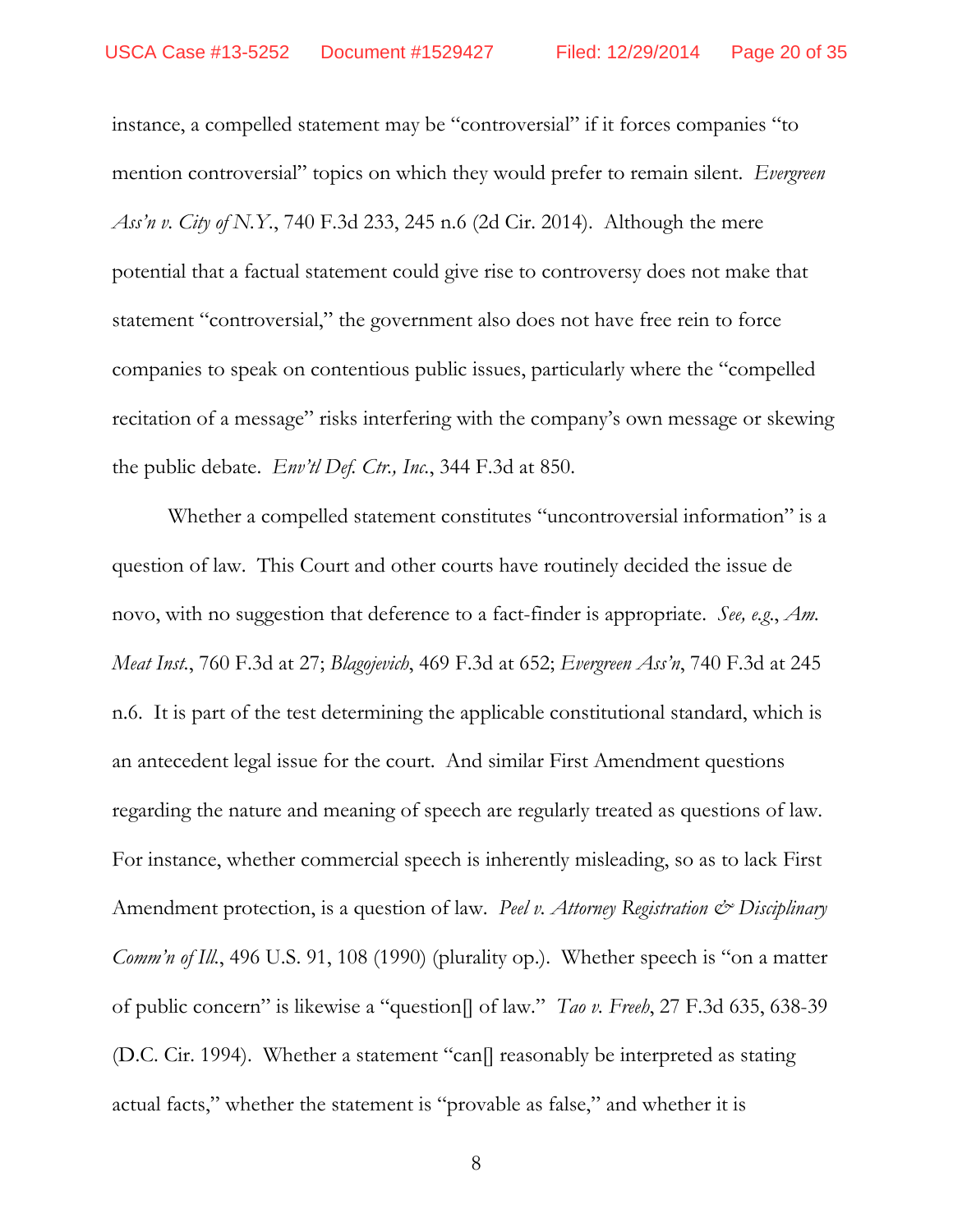"reasonably capable of defamatory meaning" are also all "questions of law for the court to decide." *Farah v. Esquire Magazine*, 736 F.3d 528, 534-35 (D.C. Cir. 2013).

 The Supreme Court has emphasized the importance of independent appellate review of First Amendment issues, "to make sure that the judgment does not constitute a forbidden intrusion on the field of free expression." *Bose Corp. v. Consumers Union of U.S., Inc.*, 466 U.S. 485, 499 (1984). This "rule of independent review assigns to judges a constitutional responsibility that cannot be delegated to the trier of fact," *id.* at 501, even if "in other contexts application of such a legal standard would likely be considered a mixed question of law and fact," *FEC v. Christian Coal.*, 52 F. Supp. 2d 45, 62 (D.D.C. 1999). Indeed, while the appellees variously describe the "uncontroversial information" requirement as a "mixed question of law and fact," SEC Br. 4, or a "question of law" "in most instances," Amnesty Br. 13, all parties agree that the Court should resolve the issue here de novo.

### **II. THE COMPELLED SPEECH IN THIS CASE VIOLATES THE FIRST AMENDMENT.**

#### **A. The Compelled Statement In This Case Is Not "Purely Factual And Uncontroversial Information."**

The compelled speech in this case is not purely factual and uncontroversial for at least three reasons: it conveys an ideological and moral judgment rather than pure factual information; it is highly misleading and susceptible to misinterpretation; and it forces companies to convey a governmental position on a controversial topic.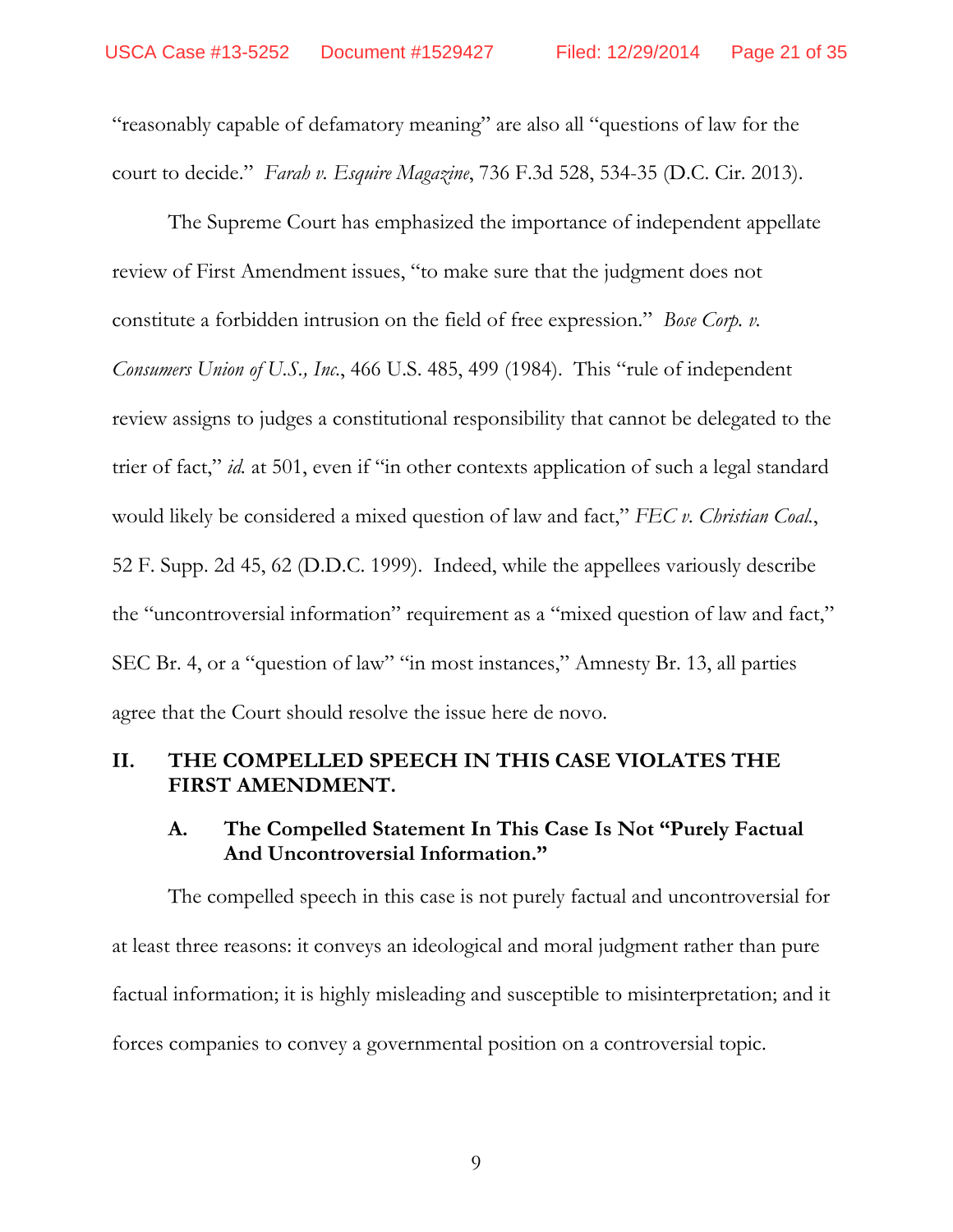## **1. The Compelled Statement Is Not Purely Factual Because It Conveys An Ideological And Moral Judgment.**

The compelled statement that products have not been found "DRC conflict free," 77 Fed. Reg. at 56,363, is not purely factual because it conveys an ideological and moral judgment. As the panel cogently explained, "the label 'conflict free'" is not a statement of literal fact, because "[p]roducts and minerals do not fight conflicts." *Nat'l Ass'n of Mfrs.*, 748 F.3d at 371. Instead, it is a value judgment: "a metaphor that conveys moral responsibility for the Congo war." *Id.* It "requires an issuer to tell consumers that its products are ethically tainted, even if they only indirectly finance armed groups." *Id*. "An issuer, including an issuer who condemns the atrocities of the Congo war in the strongest terms, may disagree with that assessment of its moral responsibility." *Id*. Two of the SEC's five Commissioners agree and "oppose the position taken in the SEC's brief." Bloomberg BNA, *SEC Argues Its Conflict Minerals Rule Survives First Amendment Scrutiny* (Dec. 12, 2014), http://www.bna.com/secargues-conflict-n17179918838/ (quoting joint statement by Commissioners Gallagher and Piwowar that "[r]equiring persons to presume their guilt by association with the current tragedy in the Congo region unless proven otherwise is neither factual nor uncontroversial").

Indeed, the compelled use of the governmental slogan "DRC conflict free" adds no *factual* information to the conflict minerals reports. As the SEC notes, the Conflict Minerals Rule separately requires companies to disclose in these reports "the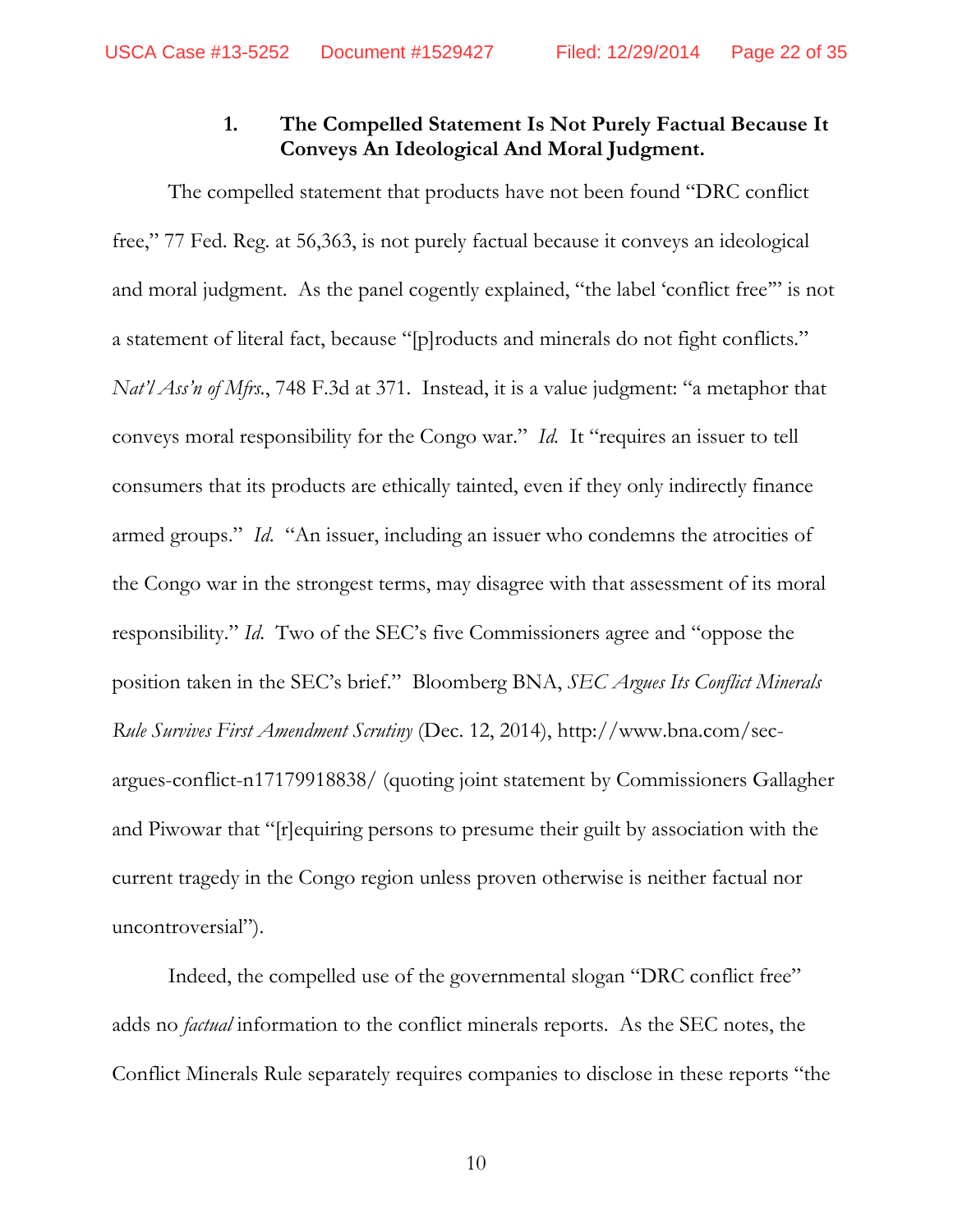steps an issuer has taken to exercise due diligence on the source and chain of custody of minerals used in its products, as well as the results of that due diligence." SEC Br. 11; *see* JA808-09. Appellants did not challenge any of these required factual disclosures under the First Amendment, and the SEC left those portions of the rule in force following the panel opinion. The compelled statement of whether the products are "DRC conflict free" does not add factual information, but rather adds the government's moral judgment that, based on the facts disclosed, the products are "ethically tainted." *Nat'l Ass'n of Mfrs.*, 748 F.3d at 371.

The SEC contends that because the term "DRC conflict free" is "defined in the rule and statute," the statement of "whether an issuer has found its products to meet [this] defined standard" is a "literal fact." SEC Br. 12. Similarly, it argues that the definition of "DRC conflict free"—that the minerals "directly or indirectly finance or benefit armed groups" responsible for serious human rights abuses—is purely factual and uncontroversial because the armed groups are "specifically identified in an annual State Department report." *Id.* 13-14.

This argument misinterprets *Zauderer*, and would dramatically weaken the First Amendment's protection. An "objective" statutory definition of a loaded ideological phrase does not render that phrase "purely factual." In *Blagojevich*, for instance, the government argued that compelling video game manufacturers to place labels stating "18" on "sexually explicit" video games was "purely factual and uncontroversial" because the statute provided a precise, objective definition of "sexually explicit." 469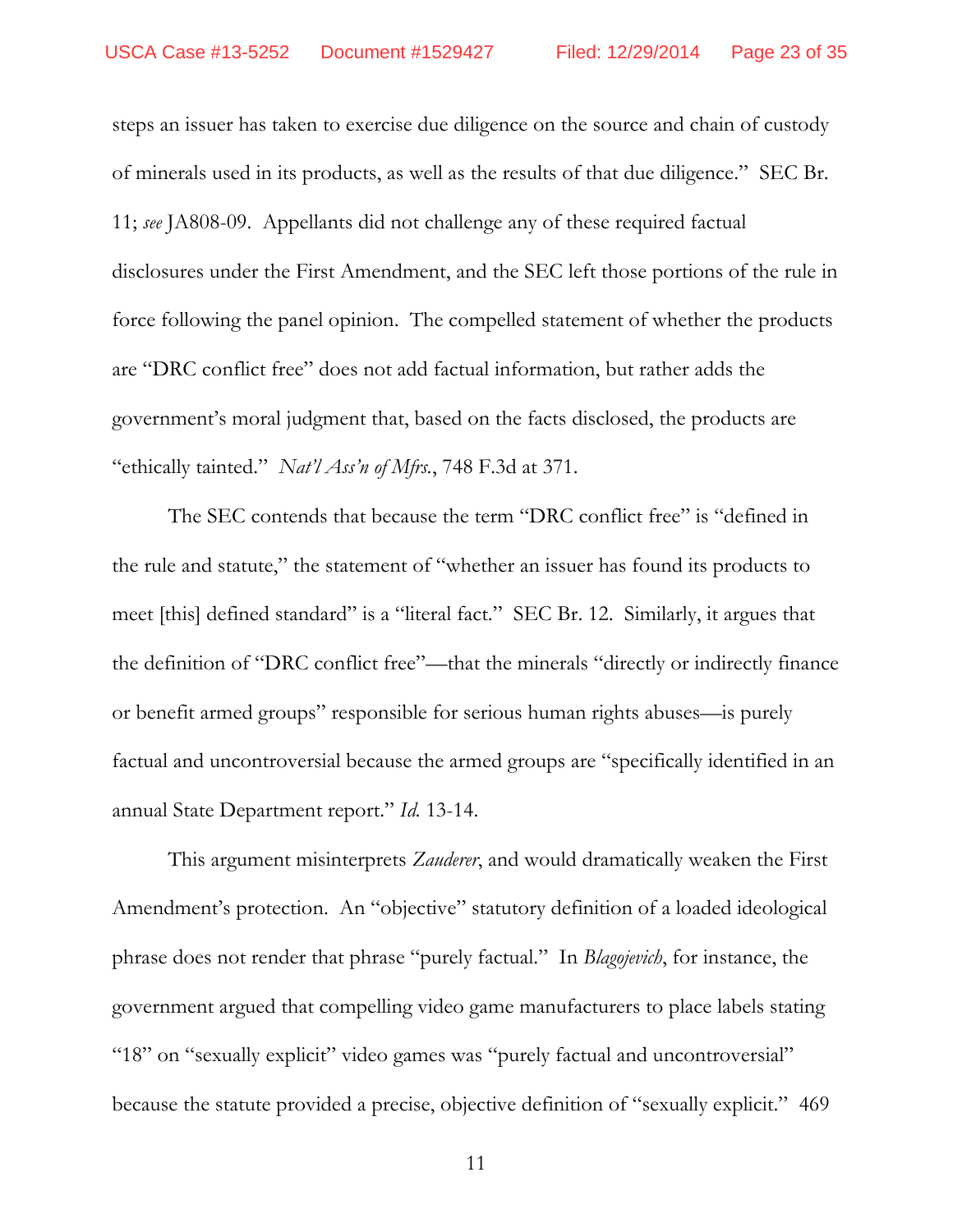F.3d at 652. The Seventh Circuit rejected this argument, holding that "[e]ven if one assumes that the State's definition of 'sexually explicit' is precise, it is the State's definition—the video game manufacturer or retailer may have an entirely different definition of this term." *Id.* Accordingly, *Zauderer* review did not apply because "[t]he sticker ultimately communicates a subjective and highly controversial message—that the game's content is sexually explicit." *Id.* Here, similarly, the statutory definition of "DRC conflict free" is "the [government's] definition," and the companies forced to use the term "may have an entirely different" understanding of what type of remote connections to a war-torn region render a product not "free" of the "DRC conflict."

If the law were otherwise, there would be no end to the government's ability to skew public debate by forcing companies to use the government's preferred language. For instance, companies could be compelled to state that their products are not "environmentally sustainable" or "fair trade" if the government provided "factual" definitions for those slogans—even if the companies vehemently disagreed that their practices were "unsustainable" or "unfair." *Zauderer* review is inappropriate for such laws "requir[ing] corporations to carry . . . messages [that are] biased against or are expressly contrary to the corporation's views," *Am. Meat Inst.*, 760 F.3d at 27, and that impermissibly attempt to influence public debate by requiring private speakers to use slanted code words.

Appellees rely on *Meese v. Keene*, 481 U.S. 465 (1987), for the proposition that the government may compel companies to use "loaded term[s]," if those terms are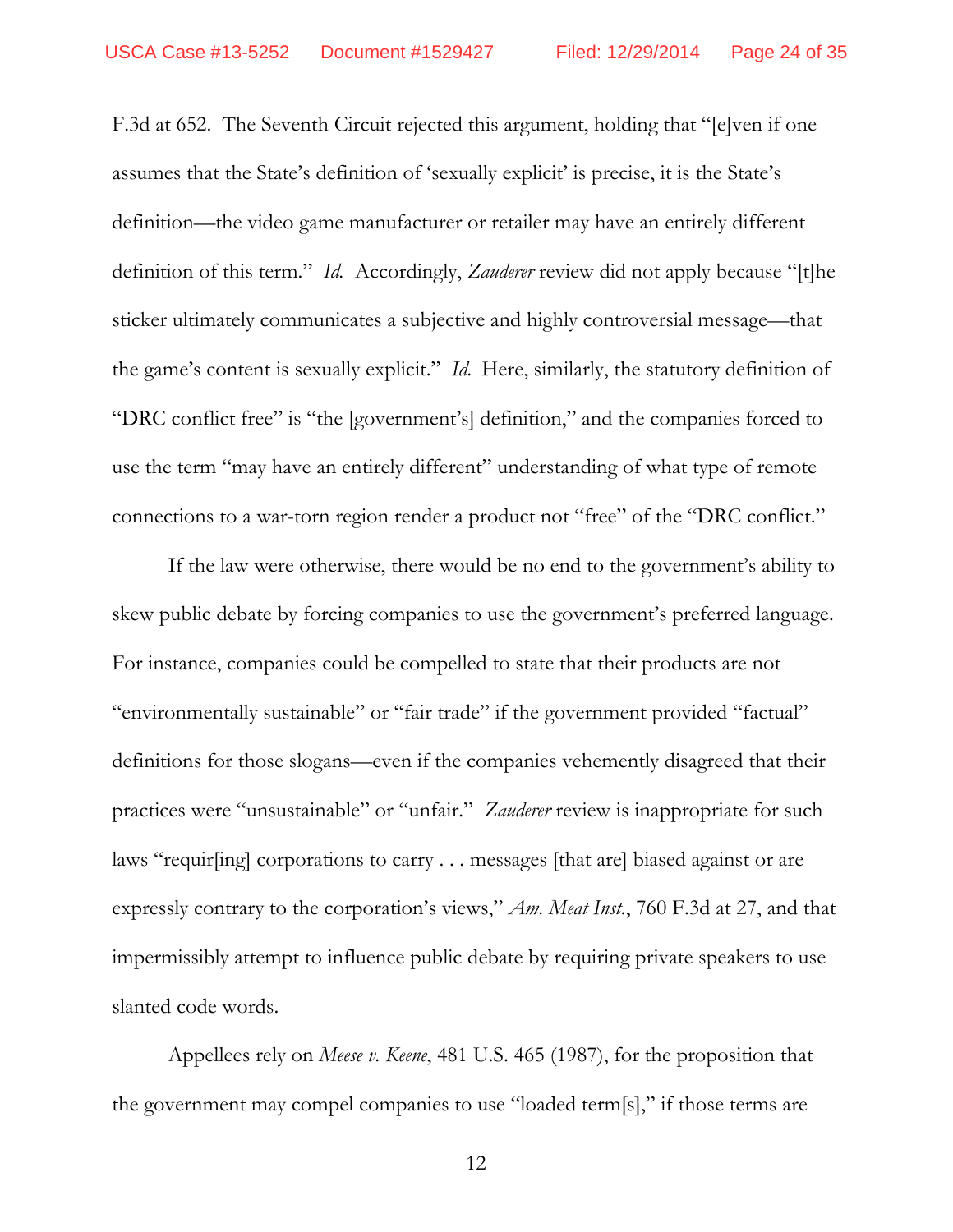given a "neutral definition[]" in a statute. Amnesty Br. 18; SEC Br. 16. *Meese*, however, is not a compelled speech case. In *Meese*, a statute defined certain films as "political propaganda," and required distributors of films so defined to make certain disclosures. Significantly, the statute did not require the distributors to state that their films were "political propaganda." *Keene v. Meese*, 619 F. Supp. 1111, 1115 (E.D. Cal. 1985); *see also Block v. Meese,* 793 F.2d 1303, 1313-15 (D.C. Cir. 1986) (distinguishing government speech from compelled private speech). The required disclosure statement itself was "wholly innocuous," and the plaintiff did not challenge it. *Keene*, 619 F. Supp. at 1115. Instead, the plaintiff argued that the *government's* characterization of the films as "political propaganda" violated the First Amendment. The Supreme Court, reserving the question of "the permissible scope of Congress' 'right to speak," held that the government's speech was constitutional because "political propaganda" was "statutorily defined in a neutral and evenhanded manner." *Meese*, 481 U.S. at 484.

*Meese* did not suggest, much less hold, that it would be constitutionally permissible for Congress to force filmmakers to label their own films as "political propaganda"—or not "propaganda free"—however the term was defined. Indeed, any such holding would be flatly contrary to the fundamental principle that the government cannot force people to convey the government's messages—even where the context makes clear that the words are the government's, not the speaker's. *Wooley v. Maynard*, 430 U.S. 705, 714 (1977) (holding that forcing individuals to carry a license plate with the State's slogan "Live Free or Die" violates the First Amendment).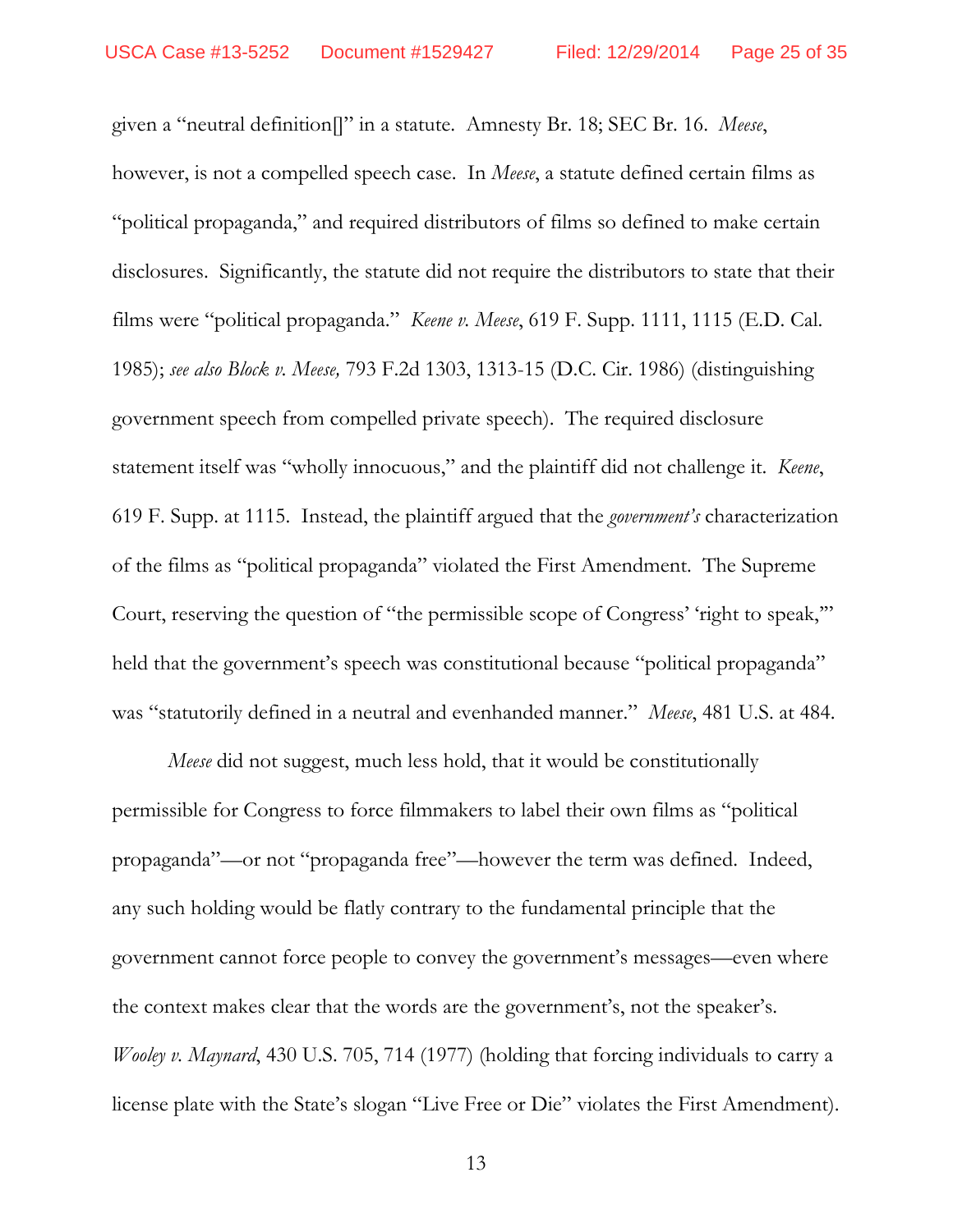Here, appellants have never argued, and the panel did not hold, that the First Amendment prohibits the *government* from stating that products are not "DRC conflict free." *See Johanns v. Livestock Mktg. Ass'n*, 544 U.S. 550, 553 (2005). Indeed, the panel noted that the government is free to do precisely that: "compile its own list of products that it believes are affiliated with the Congo war, based on information the issuers submit to the Commission." *Nat'l Ass'n of Mfrs.*, 748 F.3d at 372. But it is repugnant to the First Amendment for the government to force companies to denounce their own products, whether through explicit statements or implicit ideological connotations. *See Pac. Gas*, 475 U.S. at 9; *Stuart v. Camnitz*, *\_\_ F.3d \_\_*, 2014 WL 7237744, at \*4, \*12 (4th Cir. Dec. 22, 2014) (holding that requiring abortion providers to describe the fetus violates the First Amendment because "[w]hile it is true that the words the state puts into the doctor's mouth are factual, that does not divorce the speech from its moral or ideological implications," and the compelled statement would "render]] the physician the mouthpiece of the state's message").

#### **2. The Compelled Speech Is Not Factual Or Uncontroversial Because It Is Highly Misleading.**

 Second, the compelled statement is not "purely factual and uncontroversial" because it is highly misleading, obscuring deep uncertainty regarding the origin of minerals. There are often "ten, twelve, or even more layers of intermediaries between the mines" and the final manufacturer who must make the statement. JA432. As a result, the companies subject to the rule typically do not know the origin of the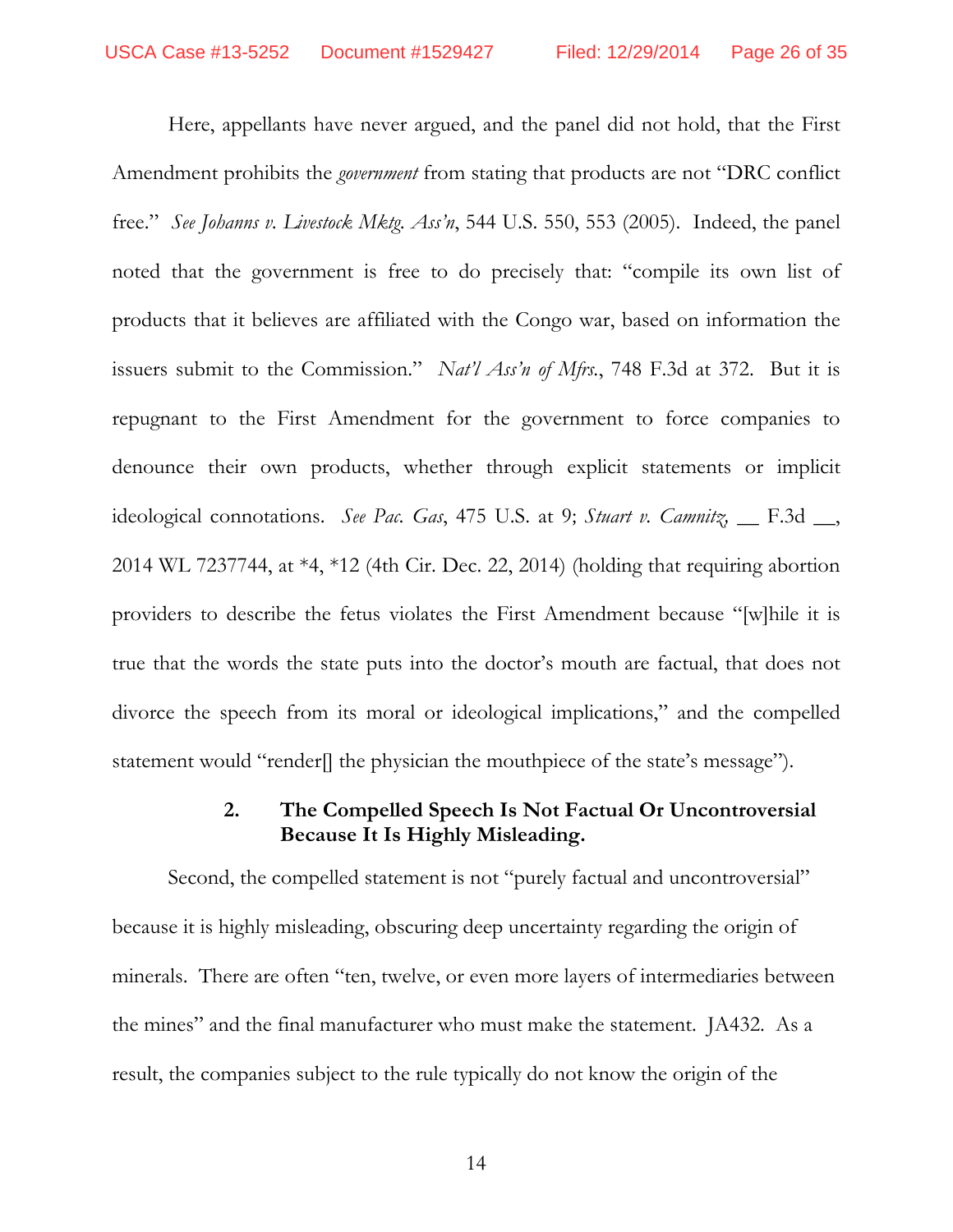minerals in their products, and, even following extensive due diligence, are often unable to obtain that information. *See* OECD, *Downstream Implementation of the OECD Due Diligence Guidance for Responsible Supply Chains of Minerals from Conflict Affected and High-Risk Areas* 39-41 (Jan. 2013). The rule requires companies who are unable to determine the origin of the minerals to report that their products have "not been found to be 'DRC conflict free'" if they have any "reason to believe" the minerals "*may* have originated" in the region. 77 Fed. Reg. at 56,363-64 (emphasis added).

 Because of the breadth of this requirement, many companies forced to make the statement would have, at most, an exceedingly remote connection to the DRC, and likely no connection at all. For instance, the SEC has asserted that a company would be compelled to state that its product had not been found "DRC conflict free" if there were just a five percent chance that the minerals could have originated in the region. JA840. Further, the SEC has taken the position that a company would be compelled to make this statement if a single part contained a trace amount of a mineral remaining from the use of a catalyst by a sub-supplier during production, even if the company had no advance knowledge the mineral would be used and no way to verify its origin. *See* 77 Fed. Red. at 56,297. The compelled statement that such products have not been found "DRC conflict free" is designed to convey the inaccurate and stigmatizing impression that there is likely to be some material connection between the products and the DRC conflict.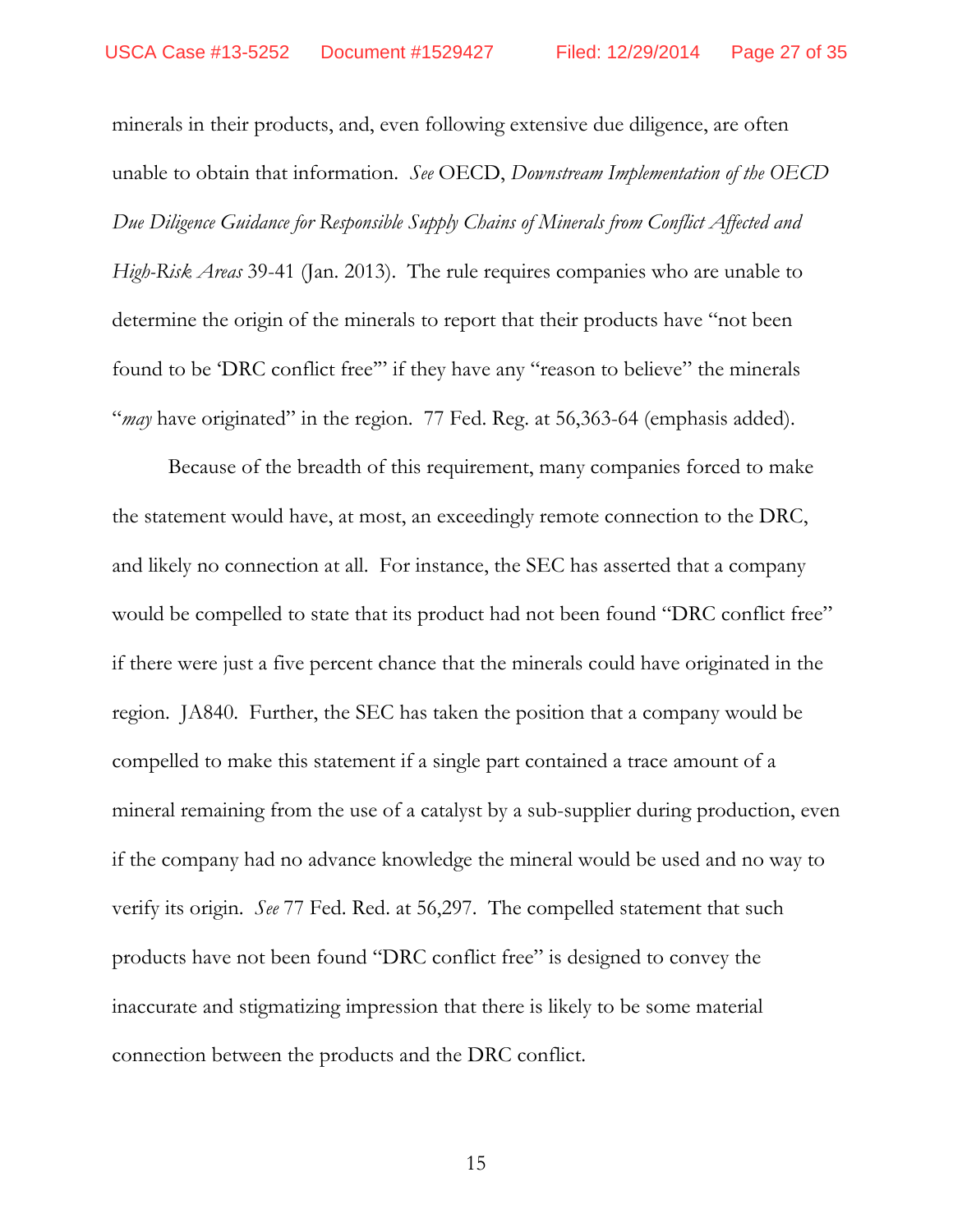The SEC nonetheless argues that the statement is purely factual and uncontroversial because it is literally true that the products "have not been found to be 'DRC conflict free'"—"an issuer has either 'found' that its products 'do not contain' such minerals or it has not." SEC Br. 14. A number of cases, however, have rejected the contention that the government may force companies to make highly misleading statements as long as those statements are not literally false. *R.J. Reynolds*, for instance, recognized that the graphic cigarette warning labels were not "patently false," yet held that they were not purely factual and uncontroversial because they were "subject to misinterpretation." 696 F.3d at 1216-17. Similarly, in *CTIA* the district court recognized that all of the compelled statements about cell phone radiation "seem to be literally true, as far as they go," but held that *Zauderer* did not apply because "the overall message . . . is misleading." *CTIA—The Wireless Ass'n v. City of S.F.*, 827 F. Supp. 2d 1054, 1060-1062 (N.D. Cal. 2011). The Ninth Circuit agreed that *Zauderer* did not apply because "the ordinance compels statements that are . . . misleading," inaccurately implying "that using cell phones is dangerous." 494 F. App'x at 753-54.

Appellees argue that the compelled statements here are not misleading because the companies can add further statements in their own words to explain the context. But, as the panel recognized, "the right to explain compelled speech is present in almost every such case and is inadequate to cure a First Amendment violation." *Nat'l Ass'n of Mfrs.*, 748 F.3d at 373; *see Nat'l Ass'n of Mfrs. v. NLRB*, 717 F.3d 947, 958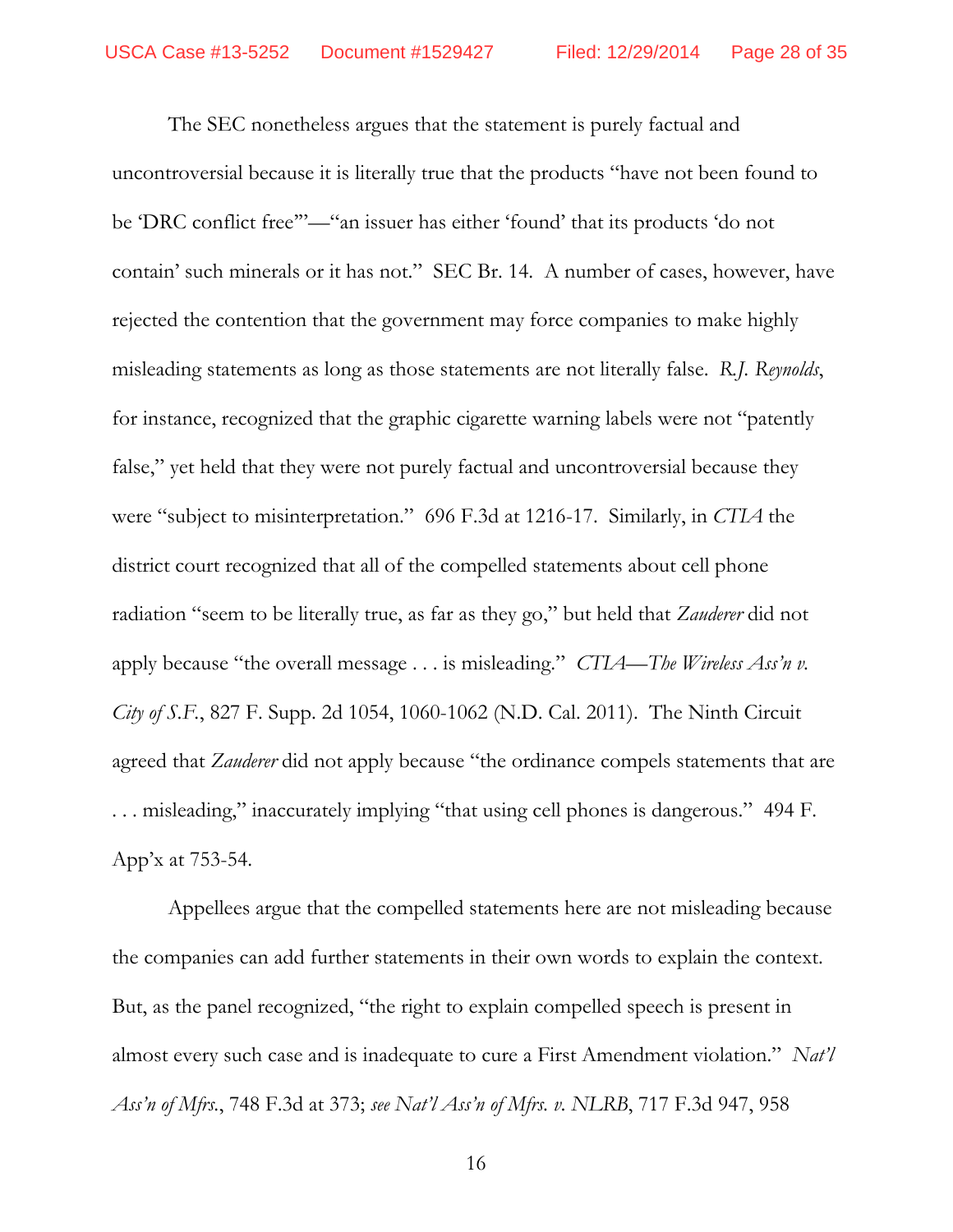(D.C. Cir. 2013). To force a speaker to convey a misleading governmental message which the speaker must then attempt to correct through further speech impermissibly interferes with the speaker's right to shape its own message, including "through silence." *Nat'l Ass'n of Mfrs.*, 748 F.3d at 371.

## **3. The Compelled Statement Is Controversial Because It Forces Companies To Convey A Governmental Position On A Controversial Topic.**

 In addition, the compelled statement here is controversial because it forces companies to convey a governmental position on a controversial topic—a foreign armed conflict involving human rights atrocities. The compelled statements regarding whether minerals are "DRC conflict free" conveys the government's viewpoint that the mineral trade bears responsibility for the DRC conflict and the human rights atrocities that are occurring. That is not an uncontroversial assertion, but rather a policy conclusion with which many experts disagree.

 Indeed, a number of "activists and researchers say that minerals aren't the core cause of Congo's war—that there are other, more powerful factors, such as political and ethnic struggles and conflicts over land." Sudarsan Raghavan, *How a wellintentioned U.S. law left Congolese miners jobless*, Wash. Post Nov. 30, 2014; *see The Unintended Consequences of Dodd-Frank's Conflict Minerals Provision: Hearing Before the Subcomm. on Monetary Policy & Trade of the H. Comm. on Fin. Servs*., 113 Cong. 8 (2013) (statement of Mvemba Dizolele) ("Proponents of [the conflict minerals provision]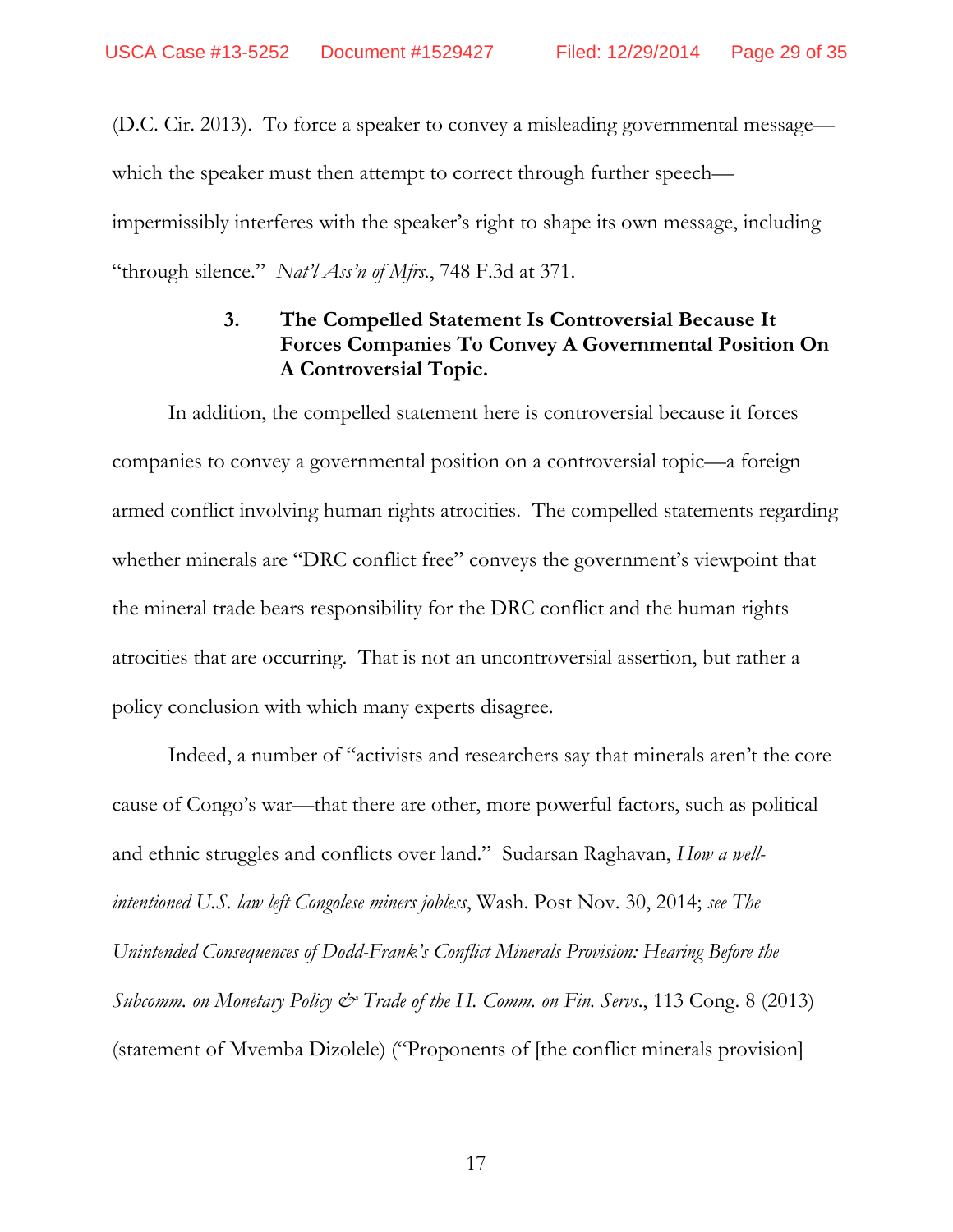built their case on an erroneous premise that claimed that minerals were either the source or at the center of the conflict").

#### **B. The Compelled Statement Is Unconstitutional.**

 The compelled statement violates the First Amendment. As explained above, the *Zauderer* standard is inapplicable because the compelled statement is not purely factual and uncontroversial. And contrary to the SEC's argument, SEC Br. 19-20, *American Meat Institute* casts no doubt upon the panel's holding that the compelled statement fails *Central Hudson* review. The SEC contends that *American Meat Institute* held "that under *Central Hudson* the government is not required to show that its regulation is the least restrictive means to accomplish its purpose." SEC Br. 19. The panel opinion, however, explicitly recognizes this principle, which has long been firmly established. *Nat'l Ass'n of Mfrs*., 748 F.3d at 372. It correctly held that there is not a "reasonable fit between means and ends," because the government presented no evidence that alternative means (such as "a centralized list compiled by the Commission") would be less effective. *Id.* at 372-73.

 In any event, the compelled statements are not commercial speech. *See id.* at 372 (reserving this question). Commercial speech "do[es] no more than propose a commercial transaction." *Spirit Airlines, Inc. v. Dep't of Transp*., 687 F.3d 403, 412 (D.C. Cir. 2012). Here, the compelled statement is not made in advertisements or in connection with any sale or transaction, but rather is required to be posted on companies' websites, which typically contain non-commercial speech, and required to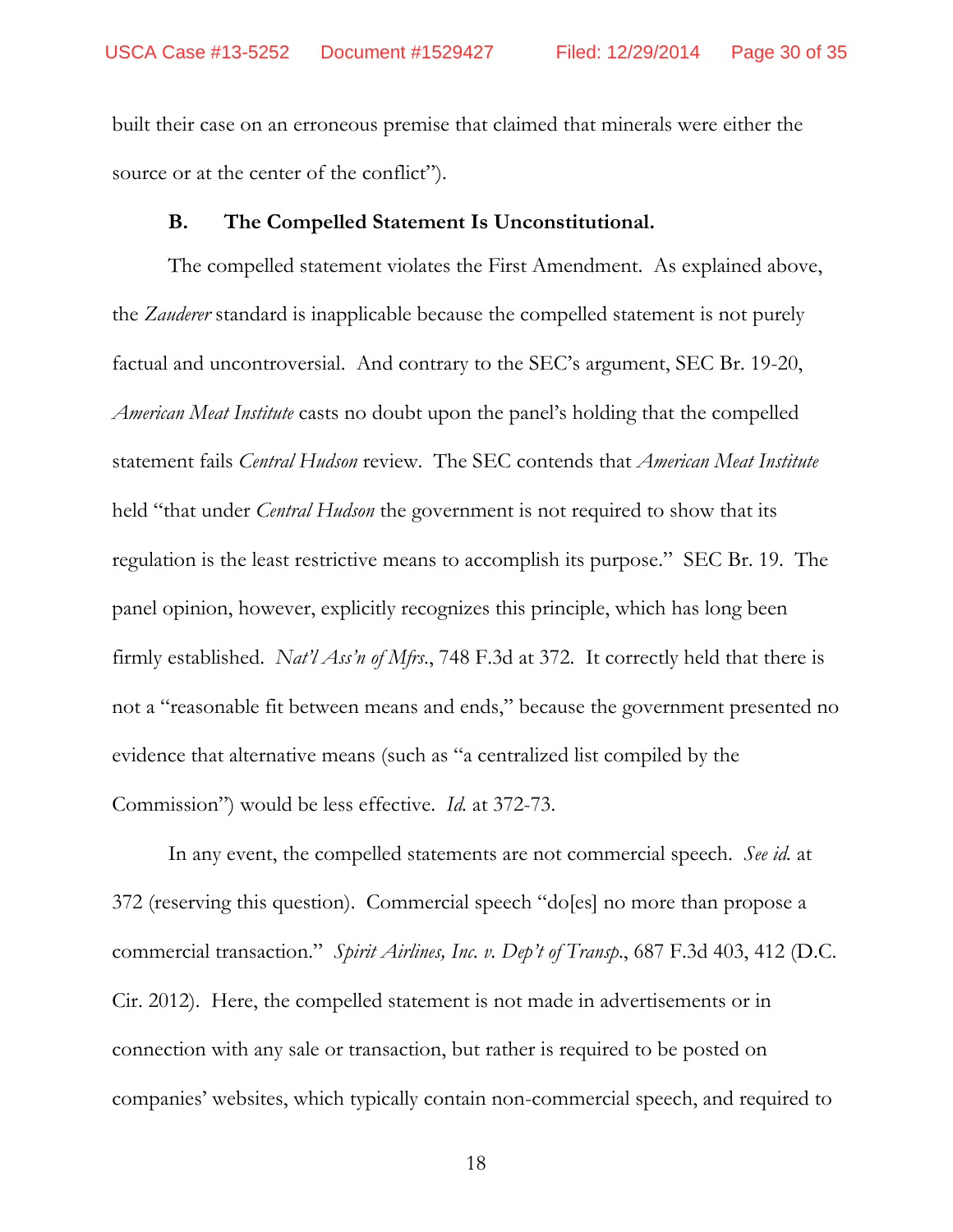be included in an SEC filing. The statement is also not commercial in nature, but rather relates to conflict in a foreign country. Corporate speakers have full First Amendment protection to speak or remain silent regarding such contentious political subjects. *First Nat'l Bank of Bos. v. Bellotti*, 435 U.S. 765, 776-77 (1978). Strict scrutiny therefore applies.

 Finally, even if *Zauderer* review did apply, the compelled statement would still be unconstitutional because of the insufficient "relationship between the government's identified means and its chosen ends." *Am. Meat Inst.*, 760 F.3d at 25. Although appellants "do not contest that the government's interest in promoting peace and security in the DRC is substantial, even compelling," SEC Br. 17, the rule's highly indirect and attenuated means do not reasonably further that end. Rather, mounting evidence shows that it is counterproductive, impoverishing miners while exacerbating violence in the DRC. *See* 17-18, *supra*; Opening Br. 54-55.

 The SEC argues that the fit between means and ends is sufficient because it is "using a disclosure mandate to achieve the goal of informing consumers about a product." SEC Br. 17-18. "Informing consumers," however, is not the purpose of the statute; as the SEC itself found during the rulemaking, the statute's purpose is "to decrease the conflict and violence in the DRC" and "promot[e] peace and security." JA795. Informing consumers (in the hopes that they will boycott products not found to be DRC conflict free) "describes only the *means* by which" the government hopes to accomplish this purpose. *R.J. Reynolds*, 696 F.3d at 1221.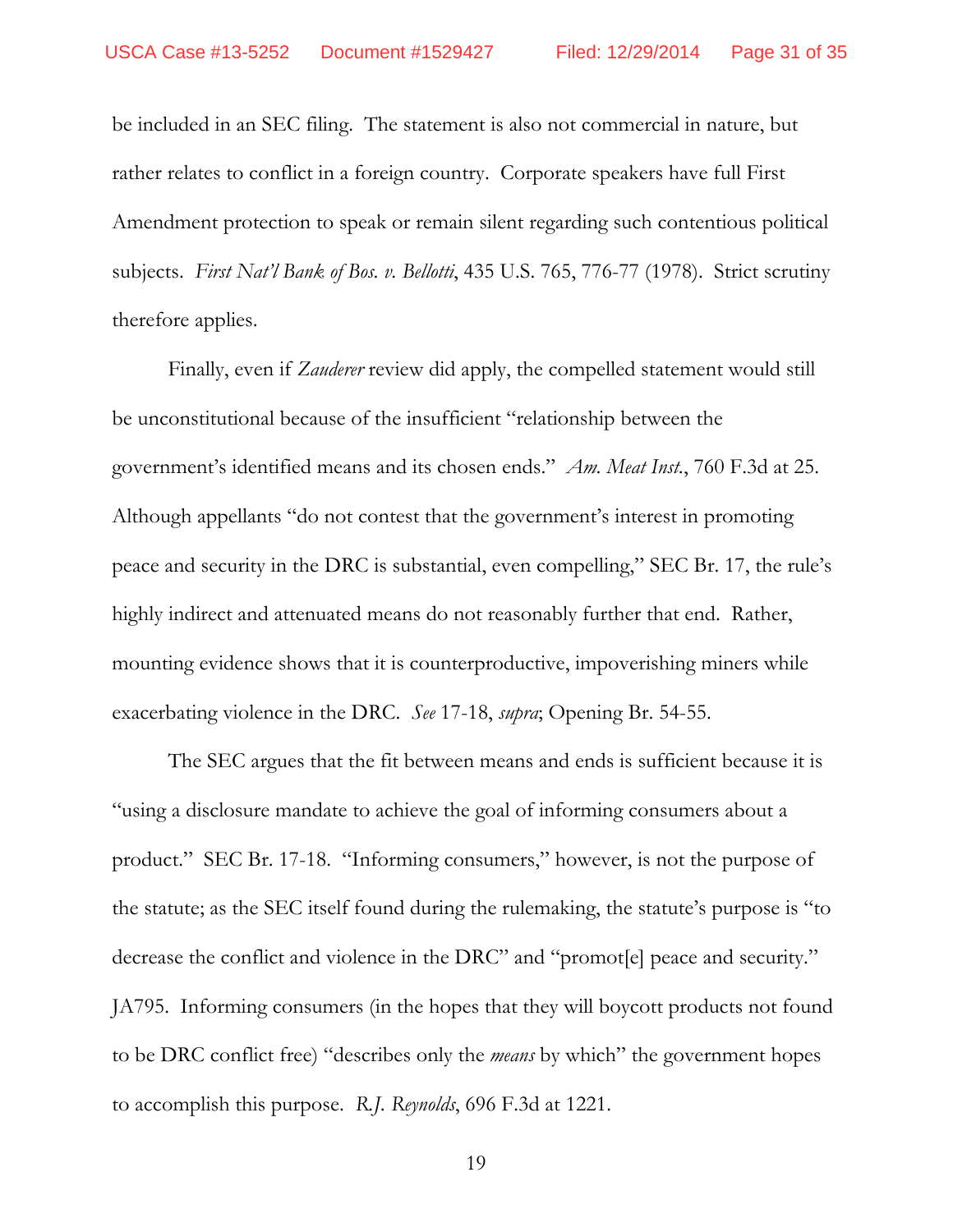Even if the SEC could assert a new governmental interest of "informing consumers" at this late stage of the litigation, the rule would not satisfy *Zauderer* review because that interest is not substantial. No court has held that a desire to inform consumers is sufficient to compel speech; indeed, if this interest were "alone sufficient, there is no end to the information that states could require manufacturers to disclose." *Int'l Dairy Foods Ass'n v. Amestoy*, 92 F.3d 67, 74 (2d Cir. 1996). There is no historical practice of compelling speech about foreign conflicts, *cf. Am. Meat Inst.*, 760 F.3d at 23, nor does such speech serve consumer health and safety by revealing intrinsic characteristics of a product being purchased, *see Amestoy*, 92 F.3d at 73. Rather, the compelled speech here conveys the government's moral disapproval of a lawful product. This is not a substantial interest, and the compelled statement violates the First Amendment. *See R.J. Reynolds*, 696 F.3d at 1218 n.13 ("we are skeptical that the government can assert a substantial interest in discouraging consumers from purchasing a lawful product").

#### **CONCLUSION**

For the foregoing reasons, the panel should reaffirm its holding that the Conflict Minerals Rule and statute violate the First Amendment to the extent they require companies to report to the Commission and to state on their websites that any of their products have "not been found to be 'DRC conflict free.' "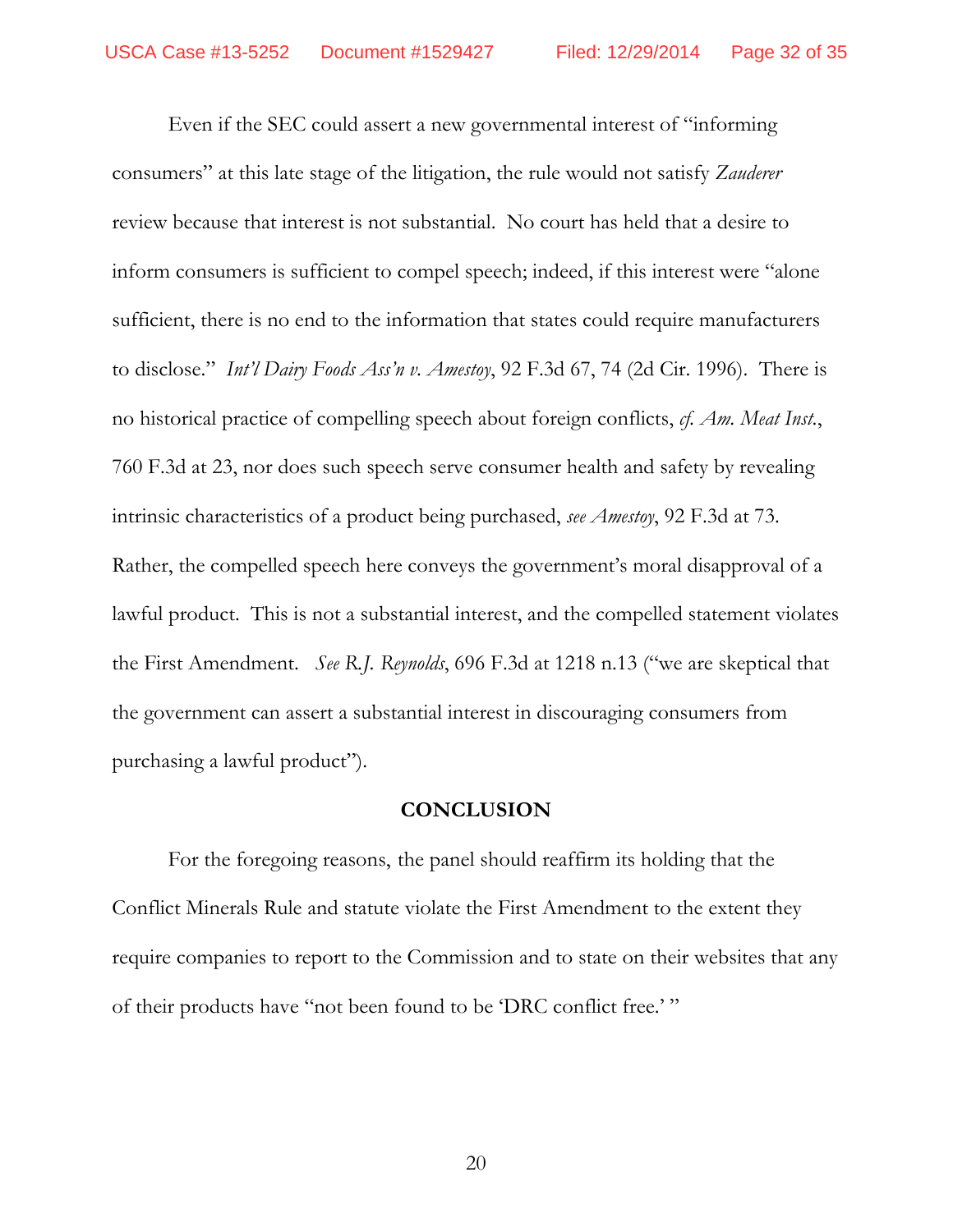Dated: December 29, 2014 Respectfully submitted,

/s/ Peter D. Keisler Peter D. Keisler *Counsel of Record*  Jonathan F. Cohn Erika L. Maley Sidley Austin LLP 1501 K St., NW Washington, DC 20005 202.736.8027 *Counsel for Appellants the National Association of Manufacturers, the Chamber of Commerce of the United States of America, and Business Roundtable*

*Of Counsel*: Steven P. Lehotsky U.S. Chamber Litigation Center, Inc. 1615 H St., NW Washington, DC 20062 202.463.5337 *Counsel for Appellant the Chamber of Commerce of the United States of America* 

*Of Counsel*: Linda Kelly Quentin Riegel National Association of Manufacturers 733 10th St., NW Suite 700 Washington, DC 20001 202.637.3000 *Counsel for Appellant the National Association of Manufacturers*

*Of Counsel*: Maria Ghazal Business Roundtable 300 New Jersey Ave., NW Suite 800 Washington, DC 20001 202.496.3268 *Counsel for Appellant Business Roundtable*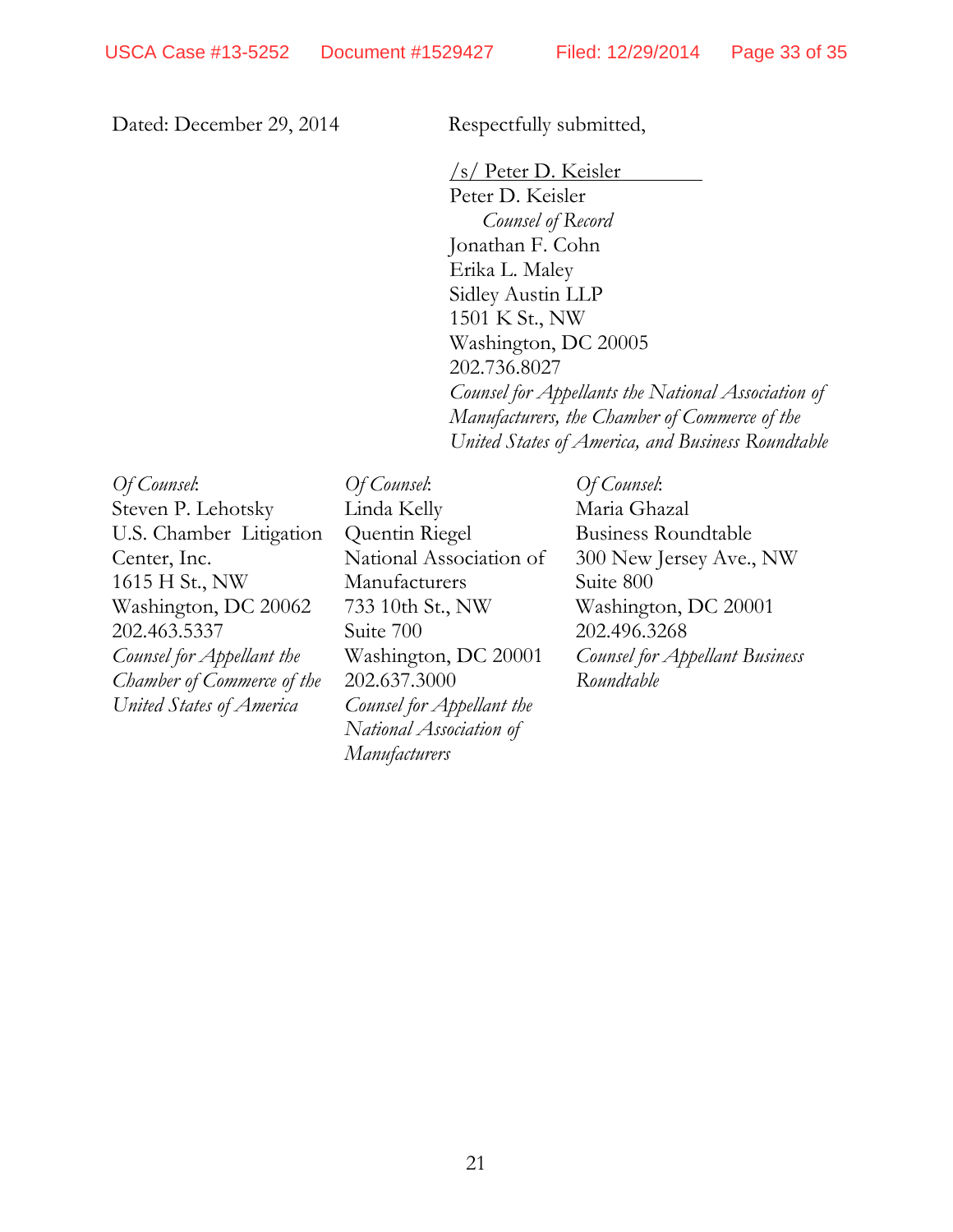## **CERTIFICATE OF COMPLIANCE**

In accordance with Circuit Rule 32(a) and Rule 32(a)(7) of the Federal Rules of Appellate Procedure, the undersigned certifies that the accompanying brief has been prepared using 14-point Garamond Roman typeface, and is double-spaced (except for headings and footnotes).

The undersigned further certifies that the brief is proportionally spaced and does not exceed 20 pages, exclusive of the certificate as to parties, rulings, and related cases, Rule 26.1 disclosure statement, table of contents, table of authorities, glossary, signature lines, and certificates of service and compliance.

> /s/ Peter D. Keisler Peter D. Keisler